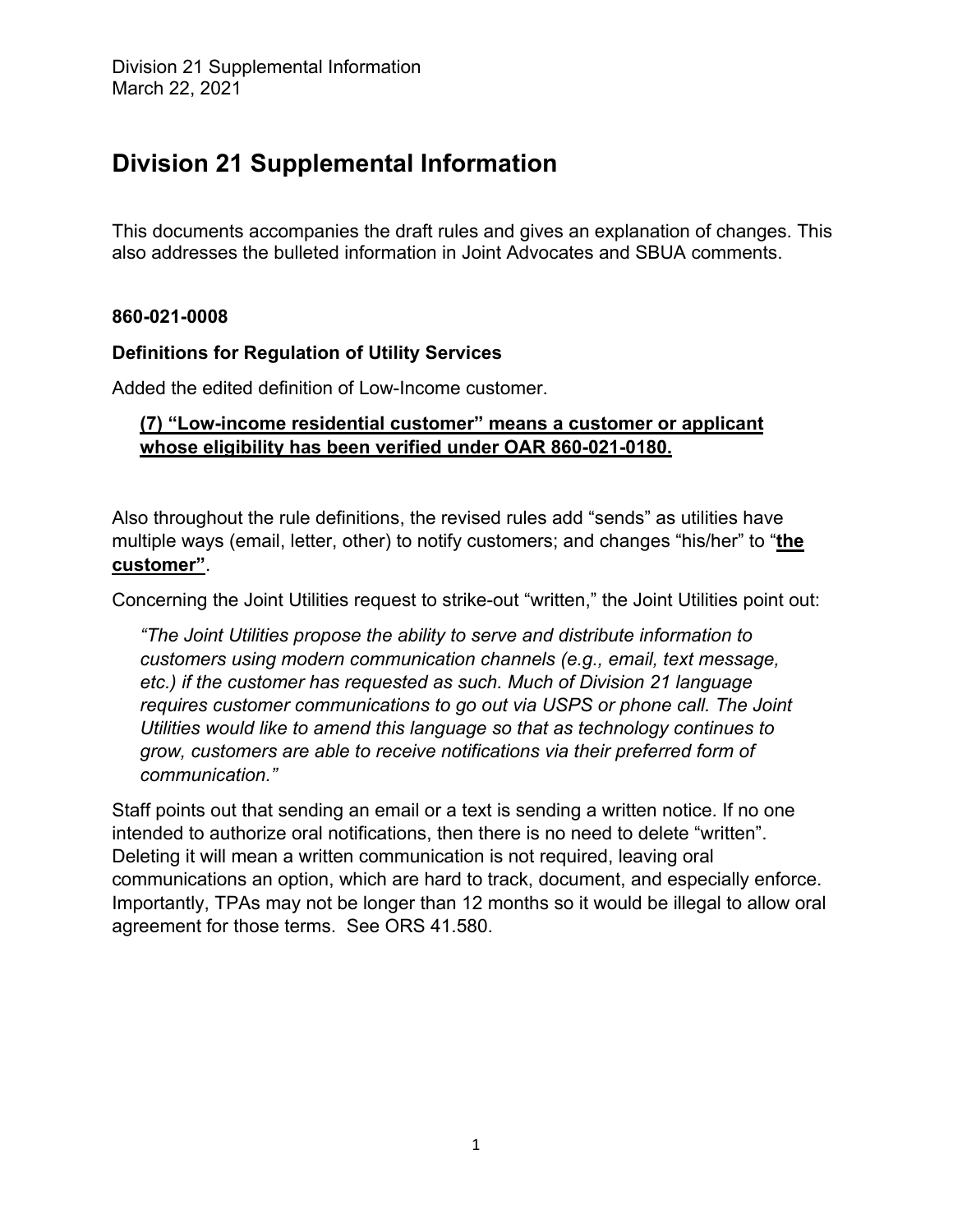### **860-021-0009**

# **Applications for Utility Service from an Energy or Large Telecommunications Utility**

Removed Staff's added section that allows utilities to collect demographic data. Staff has removed this section from the rule to allow for consideration of specific information collection requirements as necessary in the future.

## **860-021-0010**

# **Information for Utility Customers and Applicants**

Includes multiple administrative changes that deals with means of information provided from the utilities to customers. As the utilities state in its joint comments:

*"The Joint Utilities propose the ability to serve and distribute information to customers using modern communication channels (e.g., email, text message, etc.) if the customer has requested as such. Much of Division 21 language requires customer communications to go out via USPS or phone call. The Joint Utilities would like to amend this language so that as technology continues to grow, customers are able to receive notifications via their preferred form of communication."*

The rule also clarifies the PUC's Consumers Services is a Section and not Division; and changes "him/her" to "**the customer"** 

#### **860-021-0011**

#### **Multilingual Notices**

This rule (amongst others) changes "consumer" to "customer" for consistency throughout Division 21.

#### **860-021-0015**

#### **Dispute Resolution**

Makes various administrative (non-substantive) changes that correctly label Commission's Consumer Services; updates email addresses; and corrects that hearings are conducted electronically, and not by phone.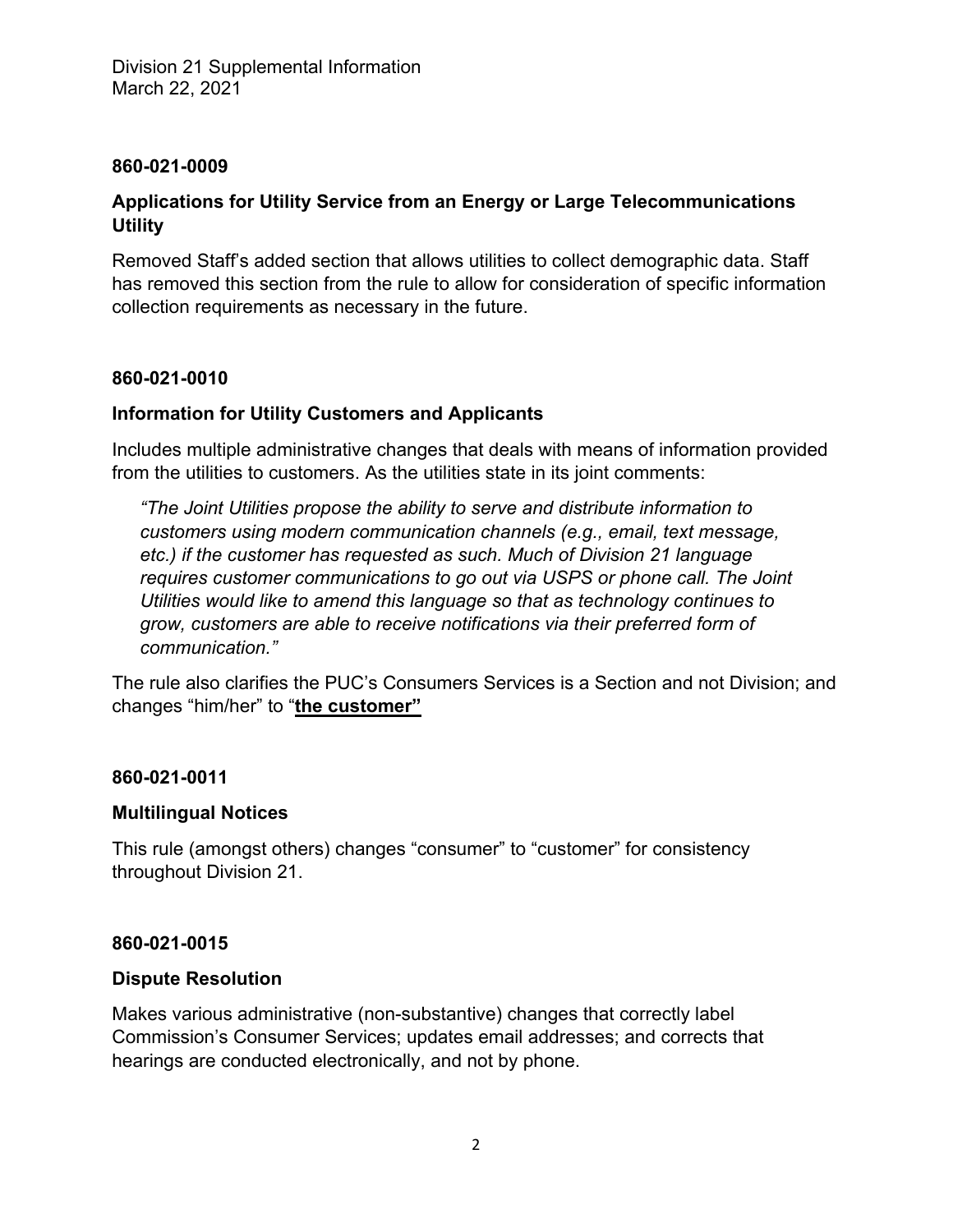### **860-021-0021**

## **Interruption of Utility Service**

Staff accepted the Joint Utilities' request that Staff revise its original revision on section (2) to reestablish service within 21 days notification to the Commission of the interruption if it goes beyond 21 days.

Joint utilities stated:

*"The joint utilities suggest notification to the Commission rather than the Commission approving. In the event of a natural disaster that results in interruption of service beyond 21 days there is no recourse for requiring service to be reestablished until it is safe to do so."*

Staff added additional language clarifying what information should be provided to the Commission.

(2) Each energy or large telecommunications utility shall make all reasonable efforts to prevent interruptions of service. When such interruptions occur, the energy or large telecommunications utility shall endeavor to reestablish service with the shortest possible delay consistent with the safety of its customers**, employees,** and the general public. **In cases when the interruption of service lasts longer than 21 days, the utility must notify the Commission and must provide the reasons for the continued interruption, the efforts to that date that the utility had taken to restore service, and what additional events or measures are required to restore service.** 

"Electronically" was also an option for utilities to notify customers in Section (3):

Notice may be given in writing, either via US mail**, electronically,** or a door hanger on the affected premises, or by contact with the customer or an adult at the residence by personal visit or by telephone.

#### **860-021-0126**

#### **Late-Payment Charge**

Added the customer protection for low-income customers in new section (3):

# **(3) An energy utility may not impose late-payment charges to low-income residential customers.**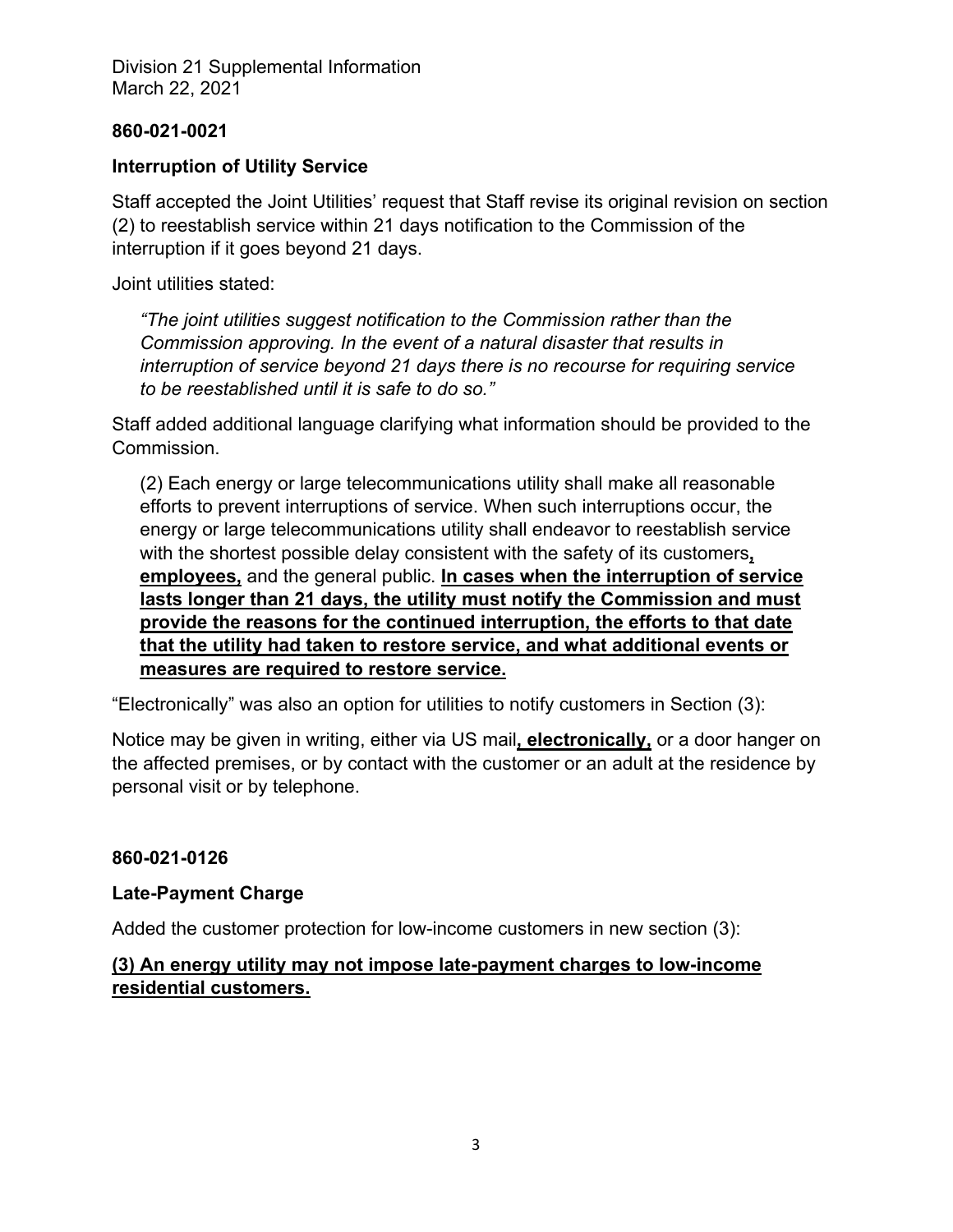# **860-021-0135**

# **Adjustment of Utility Bills**

Changes "consumer" to "customer" in section (5)(c).

# **860-021-0180**

# **Verification of Eligibility for Low-income Residential Customer**

Revises and simplifies Staff's original submission to state:

# **860-021-0180**

# **Verification of Eligibility for Low-income Residential Customer**

- **(1) A residential customer shall qualify as an eligible low-income residential customer for purposes of OAR 860-021-0205(5), OAR 860-021-0210, OAR 860- 021-0330, or OAR 860-021-0420 through the following methods:** 
	- **(a) The customer is a recipient of energy assistance through the Low income Home Energy Assistance Program (LIHEAP) or the Oregon Energy Assistance Program (OEAP) or an energy assistance program offered by an energy utility; or**
	- **(b) The customer is enrolled in any of the utility's income-qualified energy assistance programs, including discounted rates offered by a utility pursuant to 2021 House Bill 2475.**

**(2) An energy utility may require a low-income residential customer to verify or recertify eligibility as per section (1) of this rule on an annual basis if the customer is to remain an eligible low-income residential customer.** 

In section (1), the definition is simplified to include traditional low income (60% of the state median income); and adds that customers enrolled in any of the utility's income qualified energy assistance programs, including discounted rates pursuant to 2021 HB 2475. However, Staff added, "**or an energy assistance program offered by an energy utility"** to account for programs such as OLGA, LIRAP, OLIBA. Staff removed the word "known" before "recipient" as it is not a needed addition.

The Section (1)(ii) change may capture more customers than the traditional energy assistance, which is a concern of Joint Advocates.

As Joint Utilities state in their March 2, 2022, comments: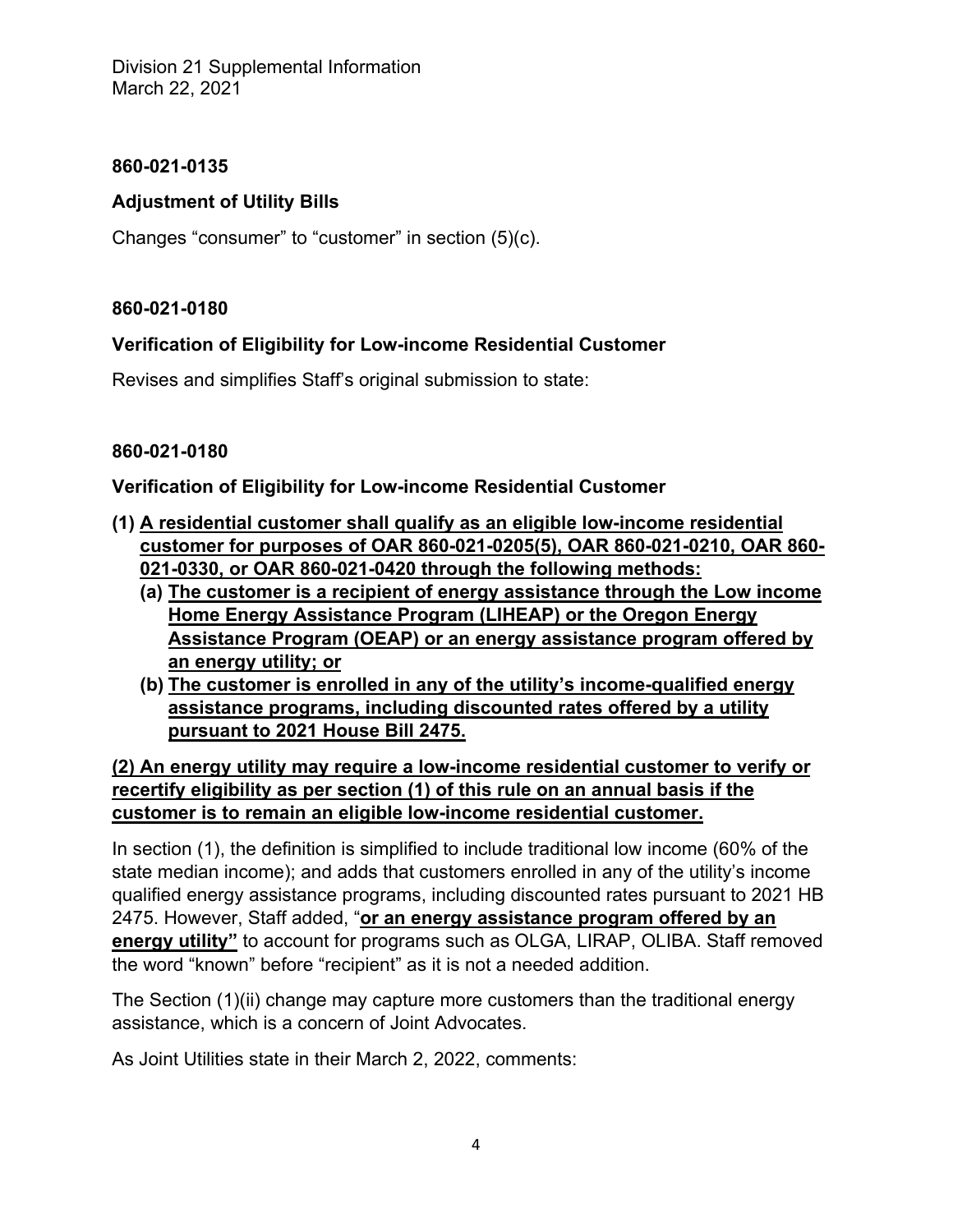*"In order to be eligible for these protections, the Joint Utilities recommend removing barriers to make it as easy as possible for eligible customers to receive these benefits. The Joint Utilities propose the definition of a low-income customer be defined as a customer who has received LIHEAP or OEAP in the past 12 months or those residential customers who are enrolled in a utility's incomequalified energy assistance program(s). In both scenarios, the customer is already designated as income-qualified, so an additional step of asking for this information again is unnecessary."* 

In section (2), Staff accepted Joint Utilities change for "must" to "may" concerning annual reenrollment.

# **860-021-0200**

# **Establishing Credit for Residential Utility Service**

Staff accepted Joint Utilities suggested changes that clarifies requirements in section (1) of the rule that now reads:

(1) An applicant or customer may demonstrate satisfactory credit for new or continuing service by showing any of the following, provided that a deposit is not required under section (2) of this rule: Received 12 months of continuous utility service of the same type applied for (energy or telecommunications) during the preceding 24 months and the utility can verify **a prior service account in the customer or applicant's name**, either by contacting the former utility or through an authorized letter provided by **the applicant or customer from the** former utility on utility letterhead **that** to include**s the following:**

- **(i) Name(s) of the responsible person(s) on the account;**
- **(ii) Date of service;**
- **(iii)A statement that the customer was not disconnected for nonpayment during the final 12 months of service; and**
- **(iv)A statement that the applicant or customer voluntarily terminated service and timely paid for all services rendered.**

 dates of service and presented by the applicant, customer or former utility, that the applicant or customer voluntarily terminated service and timely paid for all services rendered.

Section (2)(b) removes the need for a low-income customers to pay a deposit by stating:

(2) An applicant or customer may be required to pay a deposit at the time of application for new or continued service when: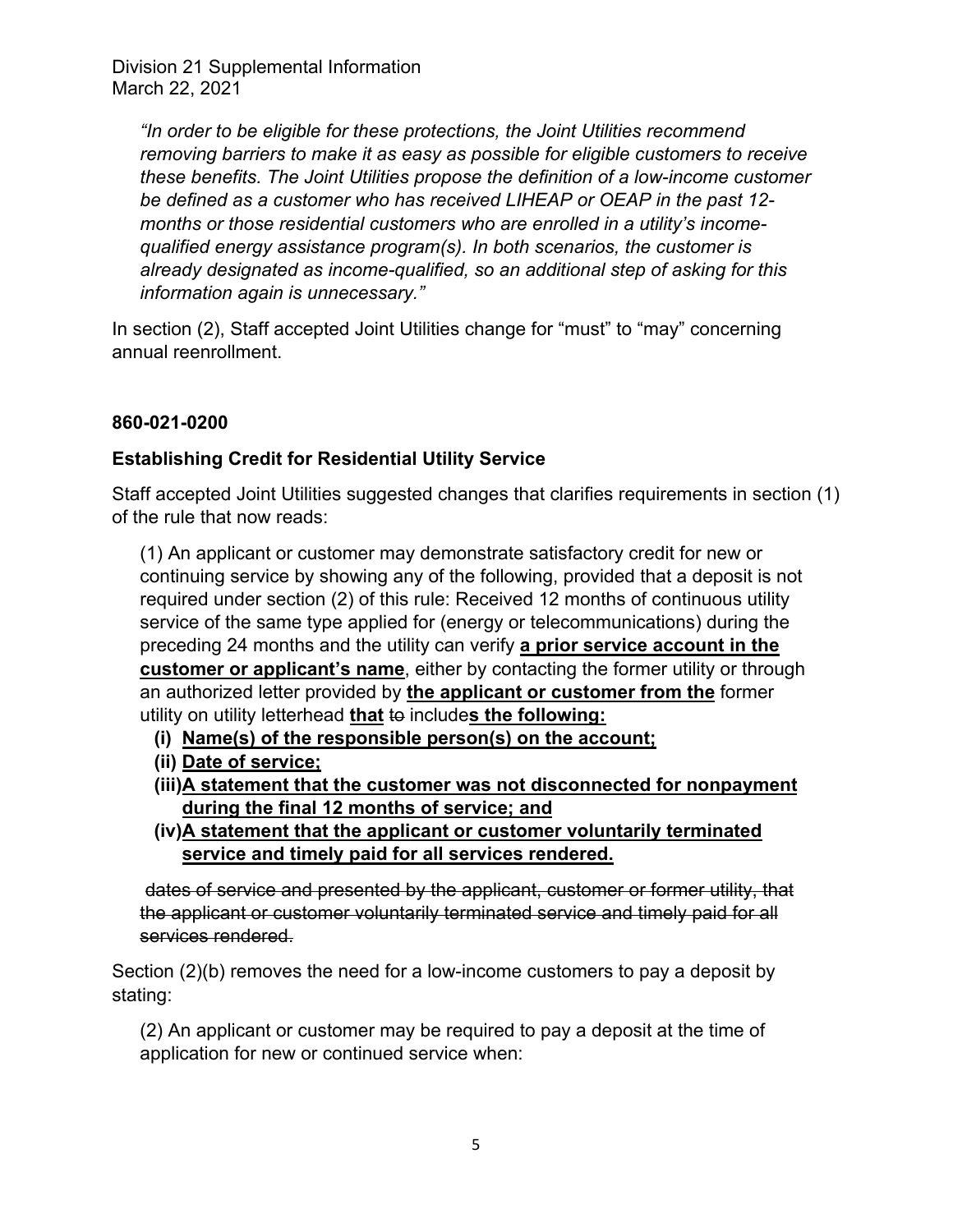(b) The applicant or customer received the same type of utility service from it or any Oregon energy or telecommunications utility, as defined in ORS 757.005 or 759.005, within the preceding 24 months and owed an account balance that was not paid in full when service was terminated. Subsection (2)(b) of this rule does not apply to a customer who registered a dispute with the Commission within 60 days after service was terminated and who paid all undisputed or adjudicated amounts **or is a low-income customer**; or

Section (3) clarifies methods of establishing credit in lieu of paying a deposit:

(3) In lieu of paying a deposit, an applicant or customer may:

(a) Provide the energy or large telecommunications utility a written surety agreement from a responsible party to secure payment in an amount equal to two months' average usage, **which may be transferred to the responsible party's account as established in OAR 860-021-0334.** For purposes of section (3) of this rule, a responsible party is a customer **of**with the same utility **that has maintained credit in good standing for the preceding 12 months without receiving a past due notice or incurring involuntary disconnection.** who meets one of the qualifying conditions outlined in section (1) of this rule The surety agreement obligation will automatically terminate should the responsible party no longer meet the conditions set forth herein. In the event a responsible party is subsequently found not to qualify, the applicant or customer will be required to either pay a deposit or obtain a written surety agreement from another responsible party. The surety obligation ceases when the customer establishes good credit;

# **860-021-0205**

# **Deposit Payment Arrangements for Residential Energy Utility Service**

Section 1 adds a reference to OAR 860-021-0335(1) and (2) Refusal of Service, concerning when a utility requires a deposit to prevent refusal of service; changes the 30 day and 60 day requirement of paying installments to "two subsequent monthly bills;" and clarifies that a low-income customer is not required to pay a deposit.

(1) **Except as provided for in OAR 860-021-0335(1) and (2), w**When an energy utility requires a deposit, the customer or applicant may pay the deposit in full or in three installments. The first installment is due immediately; the remaining installments are due **with the subsequent two monthly bills 30 days and 60 days**after the first installment payment. Except for the last payment, installments shall be the greater of \$30 or one-third of the deposit. **An energy utility shall not require a deposit be paid by a low-income residential customer.**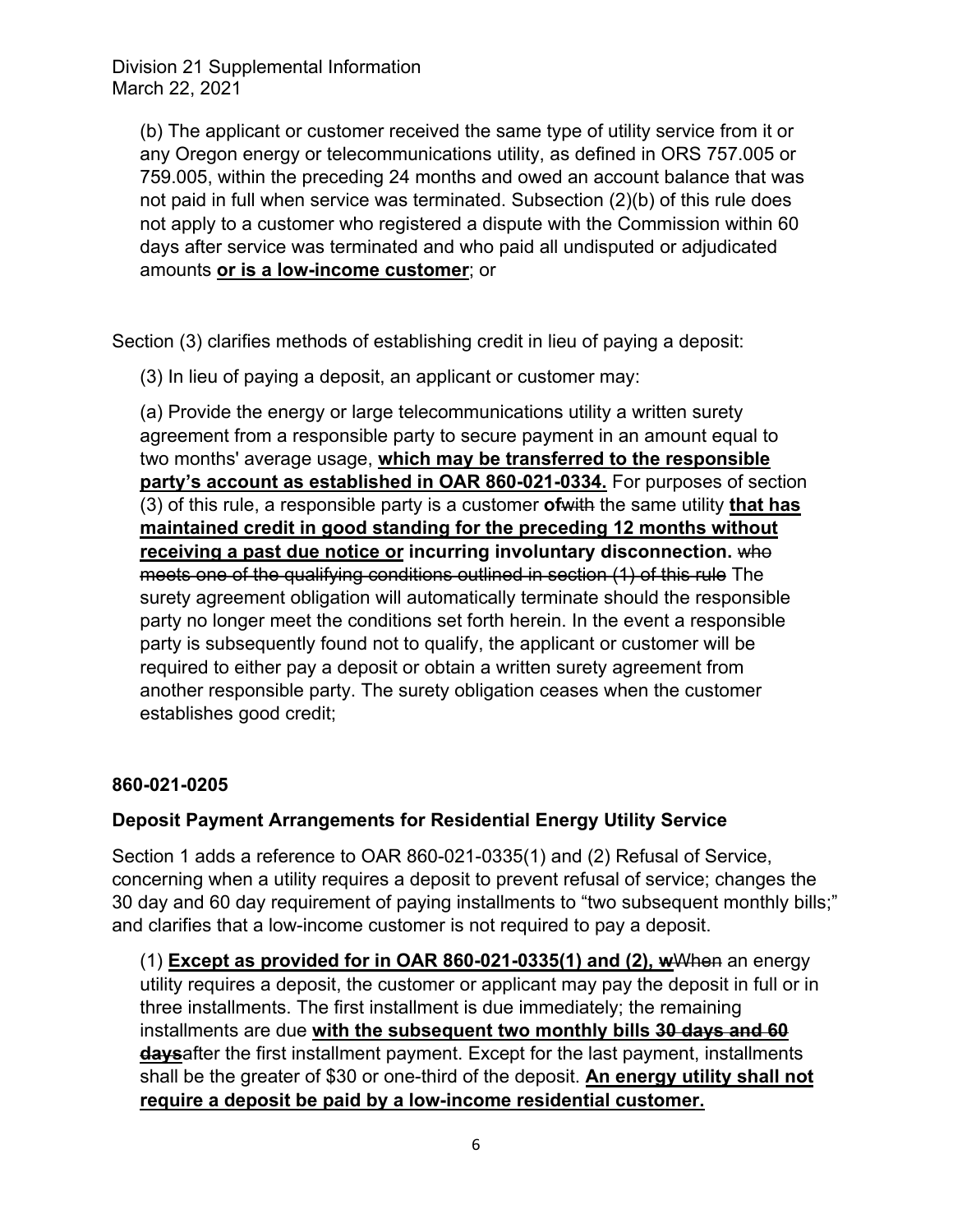Section (3) clarifies that the two subsequent payments cannot be within the same "billing" period.

# **860-021-0215**

## **Refund of Deposits for Residential and Nonresidential Utility Service**

Includes a new Section 6 concerning low income customers.

**(6) An energy utility that collects or has collected a deposit from a lowincome residential customer must apply or return the deposit as outlined in this section.** 

**(a) For a low-income residential customer, the energy utility will return the deposit within two billing cycles.** 

**(A) The deposit will first be applied to any outstanding balance on a lowincome residential customer's account. If there are any remaining funds, the funds will be applied to the customer's account or returned by check mailed to the last-known address upon request.** 

**(B) If a low-income residential customer account is current, the deposit will be applied to a customer's account or returned by check mailed to the lastknown address upon request.** 

**(C) For a low-income residential customer that pays the deposit in installments per section (1) above, the energy utility will return the deposit within two billing cycles, after the last installment payment is made.**

It is important to note that the new Section 6 would basically become seldom utilized after adoption of these rules as energy utilities will not be collecting deposits from lowincome customers pursuant to OAR 860-021-0205(1).

# **860-021-0305**

#### **Grounds for Disconnecting Utility Service**

Section (5) specifies calendar days for when utility service may be disconnected by an energy utility or large telecommunications utility:

(5) When the customer requests the utility to disconnect service or close an account or when a co-customer fails to reapply for service within 20 **calendar** days after a joint account is closed by the other co-customer, so long as the utility has provided a notice of pending disconnection.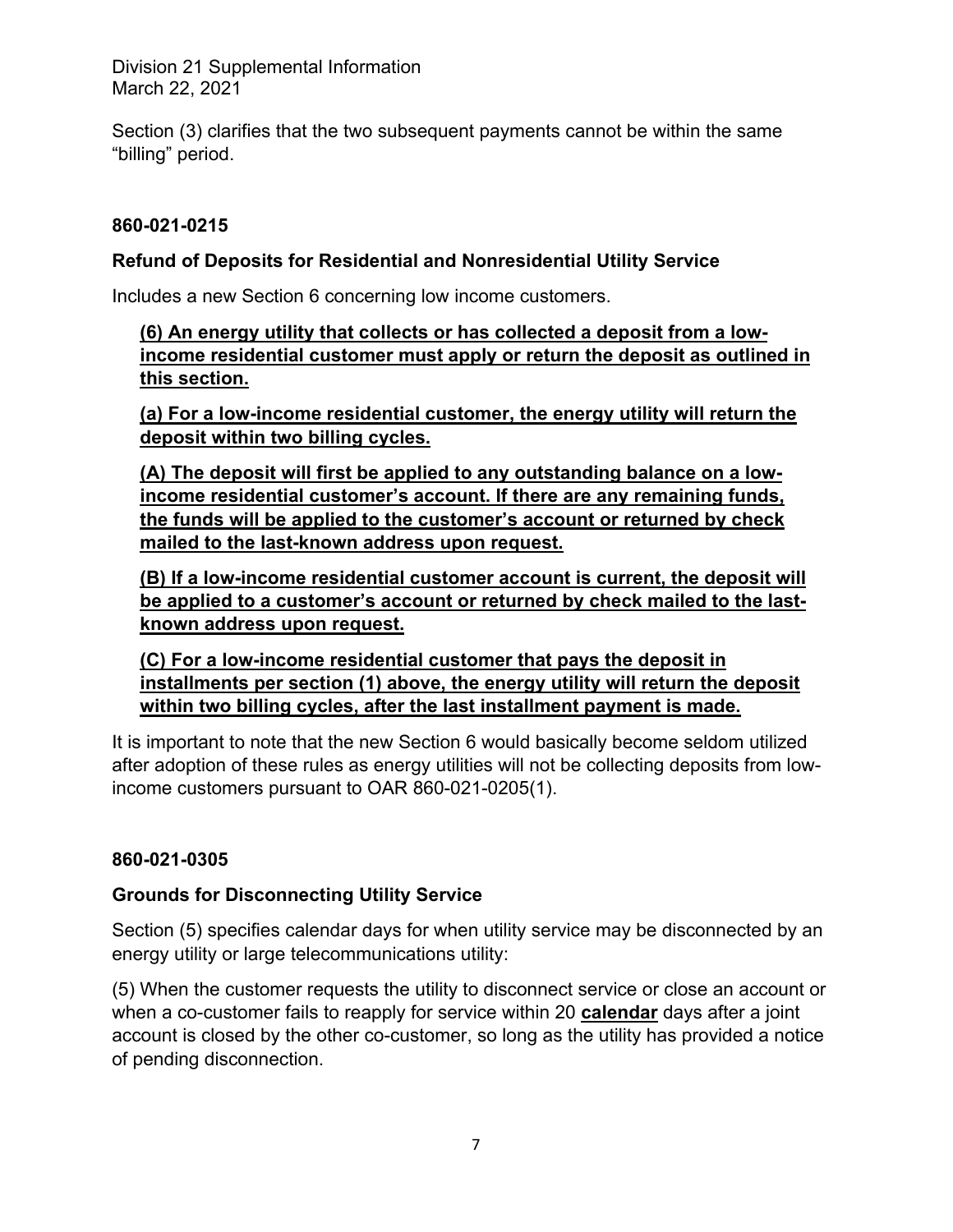The rule also adds a new section (10) that addresses customer load information and damage to the system:

# (**10) When a customer fails to disclose reasonably accurate customer load information and damage to utility equipment results.**

### **860-021-0320**

# **Disconnection of Service on Weekends and Holidays**

Administrative change to reflect that Consumers Services is a Section, not Division.

## **860-021-0326**

## **Disconnection of Gas or Electric Service to Tenants**

Revises and adds clarifying language concerning contacting a tenant:

(1) When an energy utility's records show that a residential billing address is different from the service address, **and the utility has reason to believe that the service address is not occupied by the customer or co-customer,** the utility must provide a duplicate of the five-day disconnect notice **to the occupants of the premises in the manner described in** required under OAR 860-021-0405(6)**.** for gas and electric service to the occupants of the premises in the manner described in 860-021—0405(6) unless the utility has reason to believe that the service address is occupied by the customer. **The five-day disconnect notice may be addressed to "tenant" or "occupant" and must include a statement regarding the impending disconnection of utility service, the earliest date for disconnection and an explanation of the Commission's complaint process and toll-free number.** This requirement is satisfied by serving a notice addressed to "Tenants" in the same manner provided for in 860-021-0405.The notice to occupants need not include the dollar amount owing **or the reason for disconnection**.

Section (2) makes an administrative change to reflect that Consumers Services is a Section, not Division.

#### **860-021-0328**

# **Reconnection of Residential Energy Utility Service**

Section (2) adds a protection for low-income customers: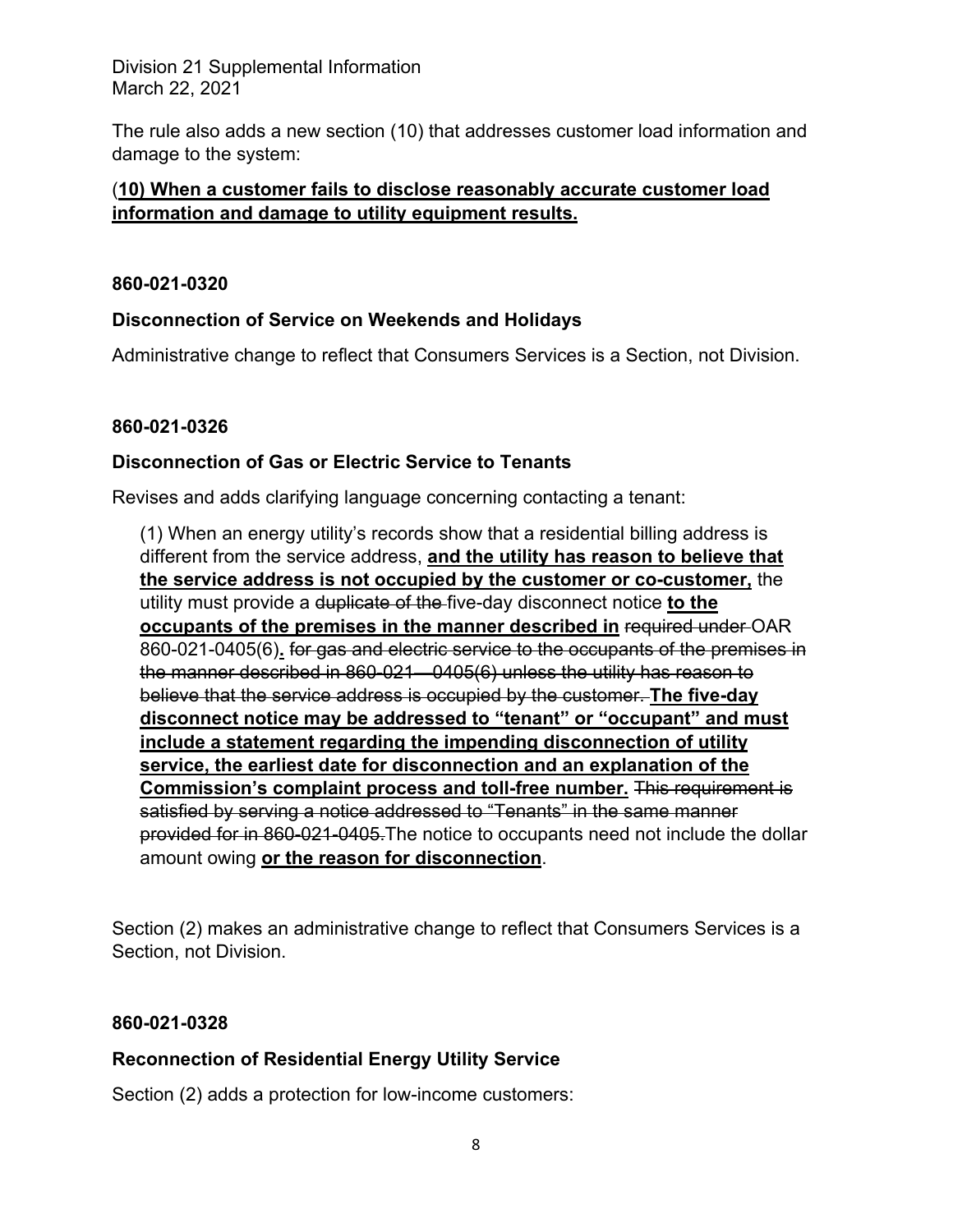(2) Each energy utility must provide a means by which an applicant or customer may contact the utility on a Business Day so that the applicant or customer may pay applicable charges**, apply for verification as a low-income residential customer under OAR 860-021-0180**, submit any necessary credit information, and request reconnection of service. A Business Day is defined as Monday through Friday, 8:00 a.m. to 5:00 p.m., excluding state- or utility-recognized holidays.

Section (3)(A) adds reference to utility holidays:

(A) For a request for reconnection received during the Business Day, Monday through Thursday, service must be restored by 5:00 p.m. the following day, except when the following day is a state **or utility** recognized holiday.

Section (7) adds a reference to OAR 860-021-0330, Reconnection Fee for Utility Service.

## **860-021-0330**

## **Reconnection Fee for Utility Service**

Staff maintained its language concerning reconnection fees; however, adds a new Section (2) that addresses electric utilities that do not have to disconnect remotely:

(1) When a utility service is disconnected pursuant to OAR 860-021-0305, the energy or large telecommunications utility may charge the reconnection fee in its tariff**, except as provided below:** 

**(a) For electric utilities that have the ability to perform remote reconnection, the electric utility will not assess a reconnection fee for low-income residential customers for the first two reconnections in a calendar year.** 

**(b) For electric utilities that do not have the ability to perform remote reconnection, the electric utility will not assess a reconnection fee for low-income residential customers for the first reconnection in a calendar year.** 

**(c) For natural gas utilities, the natural gas utility will not assess a reconnection fee for low-income residential customers for the first reconnection in a calendar year.** 

**(d) Sections (a) (b), and (c) above do not apply to After Hour Reconnect as described in OAR 860-021-0328(7)(b).**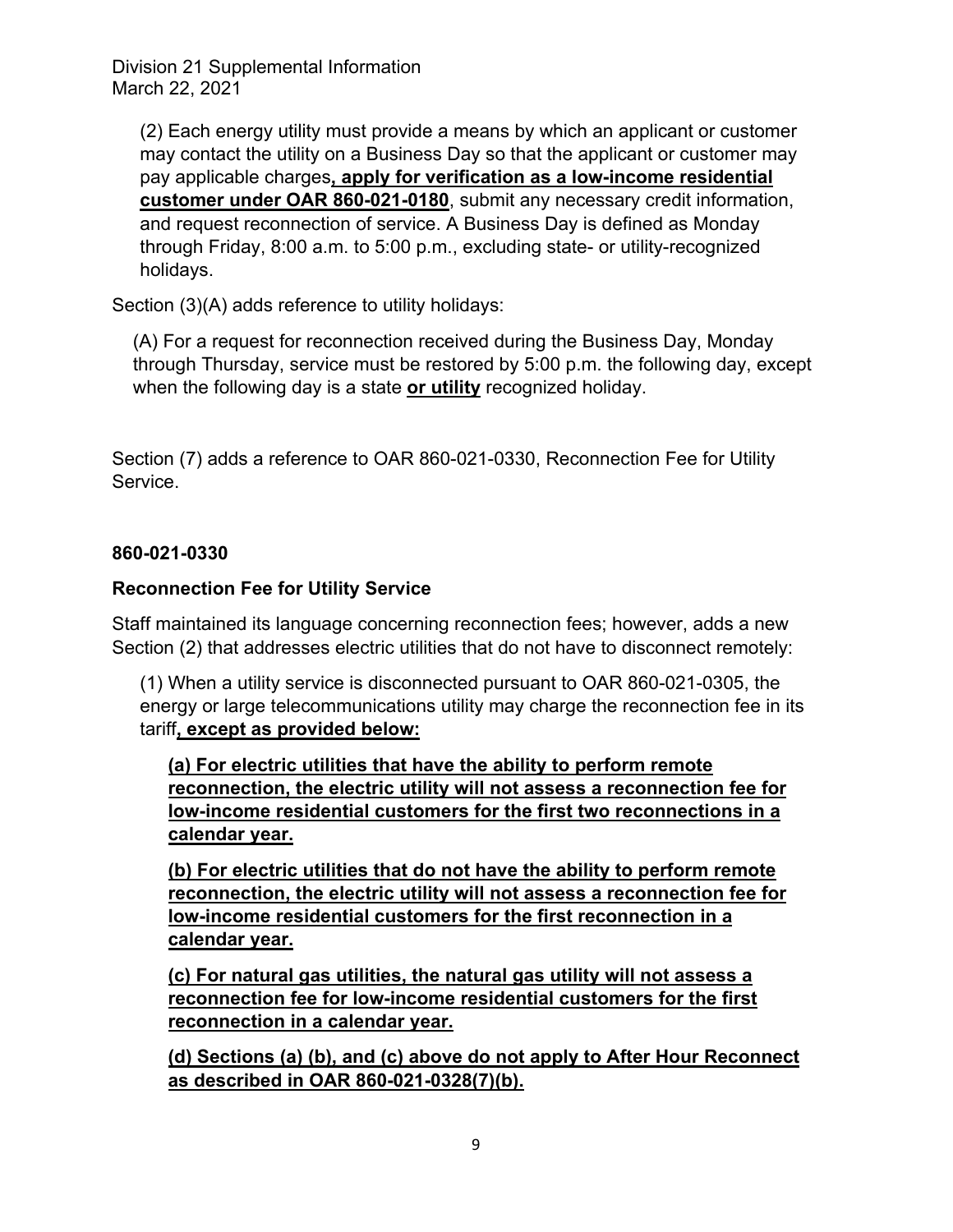The Joint Utilities stated the following on the two waived fees:

*The Joint Utilities recommend waiving the first reconnection fee in a calendar year instead of breaking this out by fuel type. For some electric utilities, the customer does not have a choice to have a remote capable meter so the Joint Utilities do not feel the customer should be treated different based on their meter type.* 

Staff disagrees with Joint Utilities comments. Remote reconnections are performed easier as compared to rolling a truck; and have minimal incremental costs. Additionally, joint utilities recognize notification difference (OAR 860-021-0405) for customers that can be disconnected remotely.

Joint Advocates state:

*We are concerned that the 1-2 cap on annual reconnection fee waivers per eligible customer in the proposed 860-021-0330(1) and (2) may be arbitrary. For that reason, we call for a more data driven determination of the appropriate cap. Specifically, we encourage Staff to request data from the utilities about the number of reconnections for customers that would be eligible for these protections (i.e. using the number of reconnections for energy assistance recipients as a proxy). That data would help us determine a potentially more appropriate cap on annual reconnection fee waivers.* 

*Additionally, we encourage Staff to amend language excluding after-hours reconnections from the waiver in the proposed 860-021-0330(3). After-hour reconnections should be eligible for waiver at least in a limited set of circumstances, like when the customer has a medical certificate or other vulnerability factor, when severe weather or poor air quality are on the horizon, or in the context of wildfires.* 

Staff believes that the revised rule offers adequate protections to low-income customers without placing extraordinary additional costs to the system. Staff will send out data requests on energy assistance customers and disconnects.

Concerning after hours reconnections, the utilities already handle medical certificate customers with extra care. Severe weather or poor air quality reconnections are addressed in OAR 860-021-0406 and 0407.

An important aspect of disconnections is that disconnections cannot occur on holidays, weekend, and for the most part on Fridays. There are costs associated with after hour connections that should not be placed on the system.

Additionally, active participation by the customer with the utility concerning the reconnect situation, should alleviate many after hour reconnections.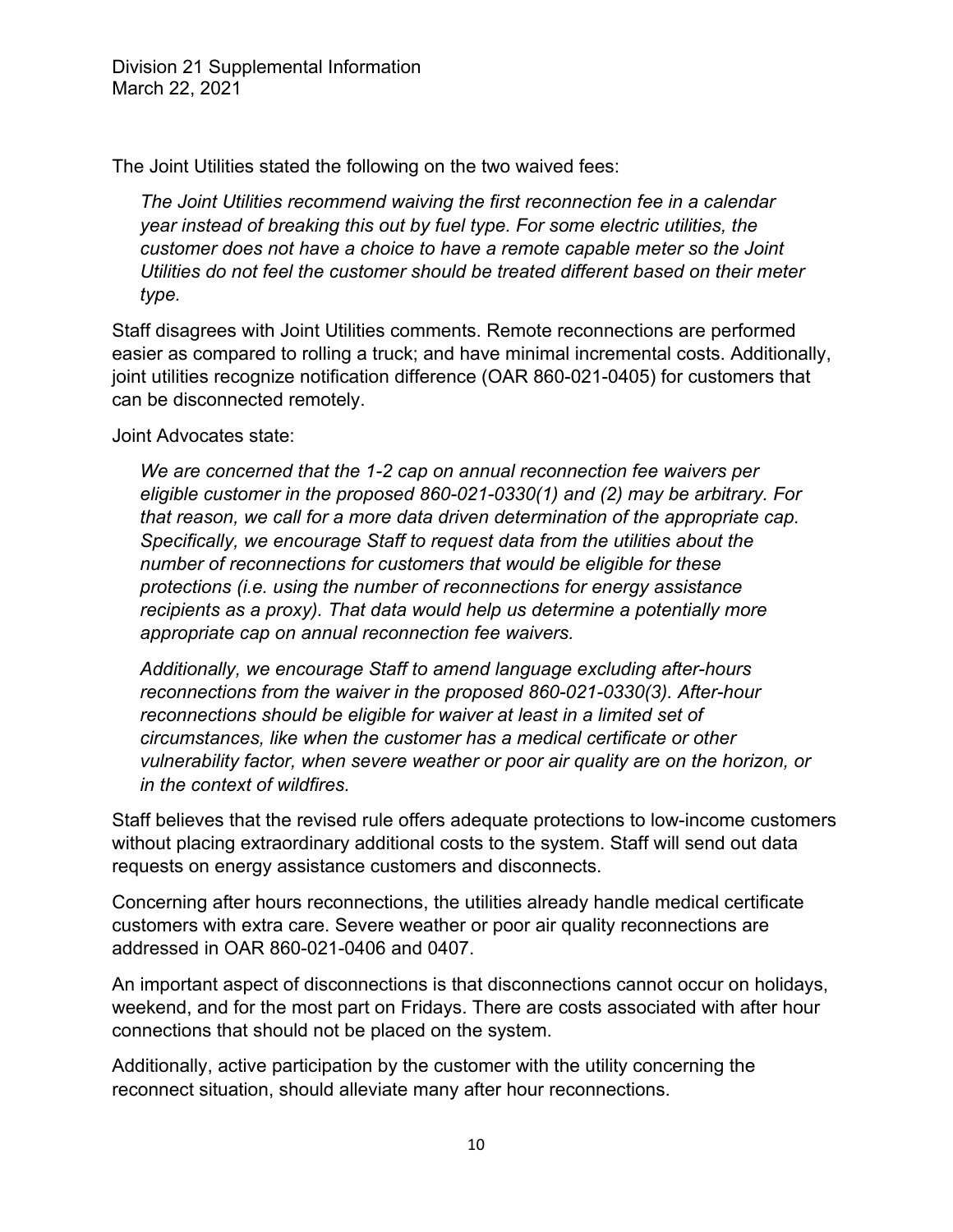### **860-021-0335**

## **Refusal of Utility Service**

Section (1) adds a reference to OAR 860-021-0330, Reconnection Fee for Utility Service as a condition for not refusing service.

(1) Except as provided in section (2) of this rule, **and OAR 860-021-0330,** an energy utility may refuse to provide service to a customer or applicant until the utility receives full payment of any overdue amount of an Oregon tariffed or pricelisted charge and any other like obligation related to an Oregon prior account.

Section (2) specifically states that a low-income customer will not be required to pay a deposit; restores the one-half payment of overdue charges as recommended by the joint utilities; and changes the interval period from 30 days to subsequent billing periods to better align with utilities' billing practices concerning the balance of the overdue balance.

(2) Except for a residential customer or applicant who was disconnected for theft of service, an energy utility shall provide service to a residential customer or applicant upon receiving payment equal to at least one-half of any overdue amount of an Oregon tariffed or price-listed charge and any other like obligation related to a prior account, except deposits which must be paid in full, provided the customer or applicant has made reasonable partial payment on the account during the time service has been discontinued. **An energy utility shall not require a deposit be paid by a low-income residential customer.** The customer shall pay the balance of the amount owed to the energy utility within 30 **two subsequent billing cycles** of the date service is initiated. Upon failure to pay, the energy utility may disconnect service after providing a five-day notice to the customer. The notice shall contain the information set forth in OAR 860-  $021-0405(2)(a)$ , (b), (c), (d)(A) and (D) and shall be served as required by 860-021-0405(5). If a customer or applicant whose service was terminated applies for service within 20 days of the termination, the provisions of this rule apply.

Section (5) has minor clarifying changes:

(5) An energy or large telecommunications utility may refuse to provide service until the utility receives payment when all the following circumstances exist:

(a) An overdue balance has been incurred by a residential customer or applicant at a service address; **and**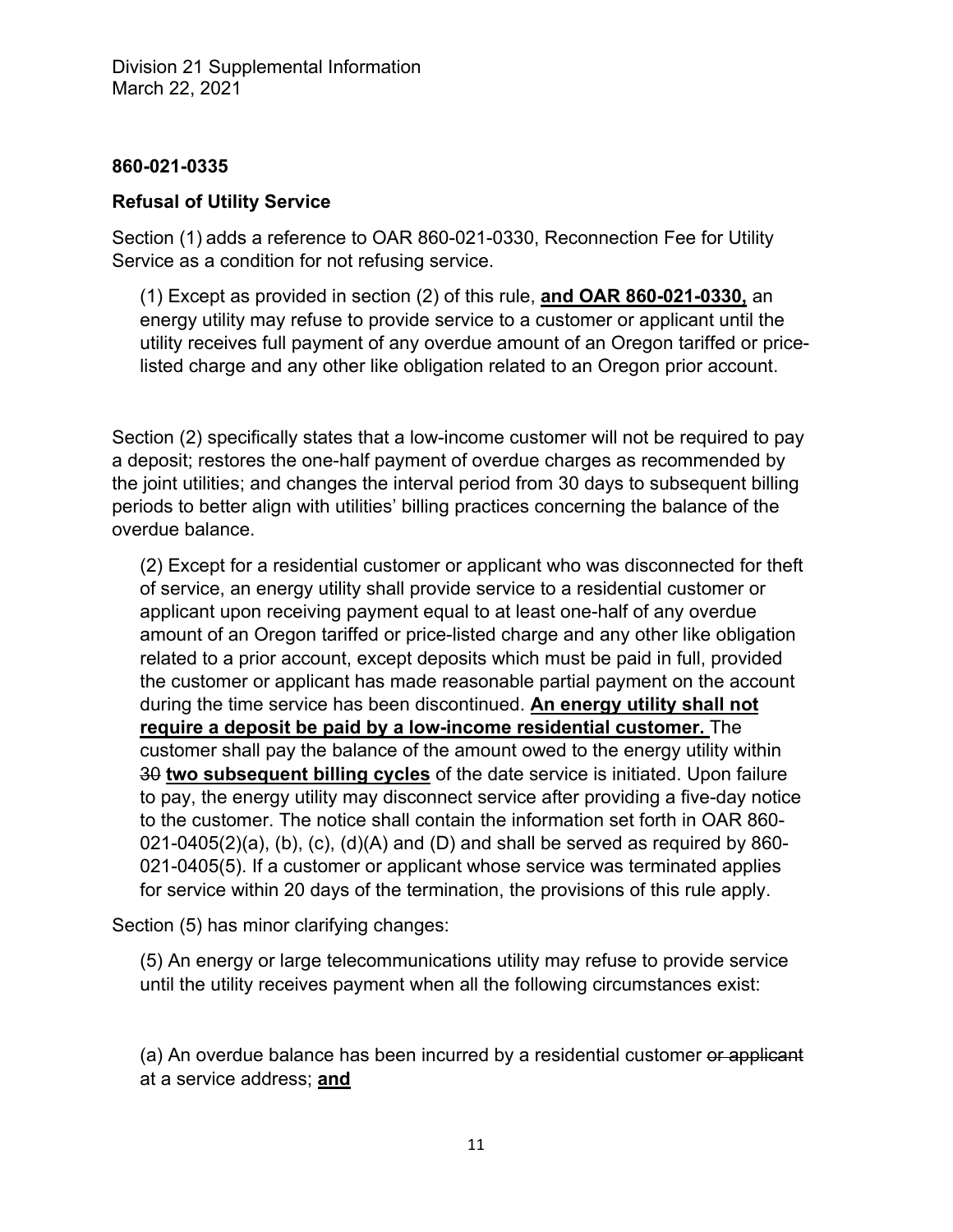(b) A residential applicant for service resided at the service address described in subsection (5)(a) of this rule during the time the overdue balance was incurred; and

(**b**c) The residential customer or applicant described in subsection (5)(a) of this rule will reside at the location to be served under the new application.

## **860-021-0405**

# **Notice of Pending Disconnection of Residential Electric or Gas Utility Service**

Staff draft rules changes the 15-day notice to a 20-day notice throughout the rule. The rule also allows for electronic transmittal of notices in addition to notices by mail.

Although the utilities request to maintain the 15-day, and correctly point out:

*"…currently provide anywhere from 38-66 days, compared to the OAR's required 32 days, from billing to when disconnection for nonpayment may occur. Further,*  with the customer protections currently in place, customers can prevent receiving *a notice or being disconnected through a myriad of ways such as setting up a TPA, seeking energy assistance, etc."* 

A big take from the focus groups is that they sometimes needed a little more time based on pay cycles. As Staff points out in the December 16, 2021 Public Meeting (December 7, 2021 Staff Report):

*"As an alternate solution, Staff discussed the possibility of proposing that the five*day notice of disconnection should follow the 15-day late notice. This change will *add five days to the days from billing to disconnection. This change is significant as it will allow more time (one week) for low-income customers to pay past due bills. As a result, the shortest turn-around (Avista) would increase to 43 days (six weeks). This change will increase the Portland area utilities disconnect timeline to seven to eight weeks allowing customers more time to obtain energy assistance."* 

Staff recommended the 20-day notice in lieu of having separate notices with a longer time for low-income customers based on the utilities' concern over the burden to implement and maintain two different time frames.

Section (9)(b)(B) clarifies noticing when a utility has the capability of remote disconnection.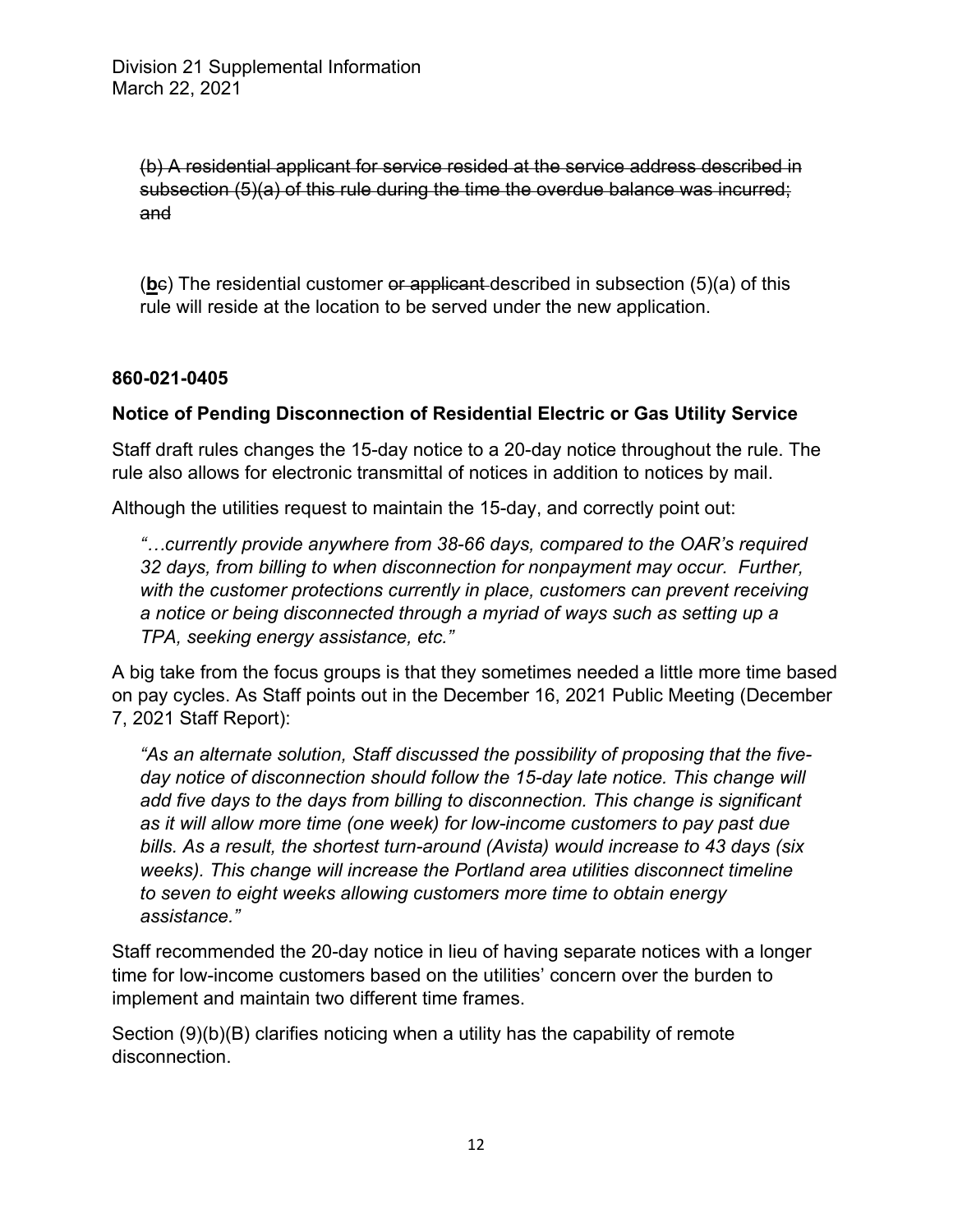(B) **Where the service address has remote disconnect capability installed, a**Attempt to contact the customer at **least once, two days prior to the expected date of disconnection.**a service address where remote disconnect capability is installed via the telephone at least twice a day for the three consecutive days prior to the proposed disconnection, and at least one call must be placed during the morning or afternoon (8:00 am to 5:00 pm) and another call placed during early evening (6:00 pm to 8:00 pm). Where **If contact is attempted via telephone and** an answering machine or service is available, the utility must leave a message at the end of each calling dayinforming the customer of the proposed disconnection. Initial implementation of section (9)(b)(B) may not occur during the winter heating season (November 1 through April 30).

Although considered unnecessary by the Joint Utilities because of Staff's edits, Staff maintained its changes to Section 11.

(11) When the energy utility makes personal contact under this rule, **and subject to the energy utility's payment collection polices,** the utility's representative making contact is empowered to accept reasonable partial payment of the overdue balance under the time-payment provisions of OAR 860-021-0415.

Lead Staff firmly believes that collecting money at the door should be a utility decision and not required by the Commission. Staff contends that:

- Three utilities (PGE, PAC, and Cascade NG) have Commission approved waivers.
- Utilities have established multiple means of paying bills. As an example, Cascade Natural Gas utilizes online payments, customers can set-up automatic payments or electronic checking transfers, use CNG's 3rd party card payment processor Speedpay, mail or drop off payment, and pay in person at convenience pay locations or western union (both that take cash).
- The PUC's Consumer Services cannot locate any instances of receiving complaints about customers not being able to pay at the door.
- In a quick look by Cascade Natural Gas, the company has received a total of nine complaints from 2018 to date about this issue.
- Staff has been told on numerous occasions that customers in arrears avoid answering phone calls and opening bills. This hesitancy to transact with a utility at the door would appear to be also plausible, resulting in a probably infrequent means of transacting. (*Staff will data request this.)*
- Lead Staff believes it is an unsafe practice to place an employee in a situation where they are asked to carry large sums of money. If a utility believes otherwise, Section (11) allows them to continue this process.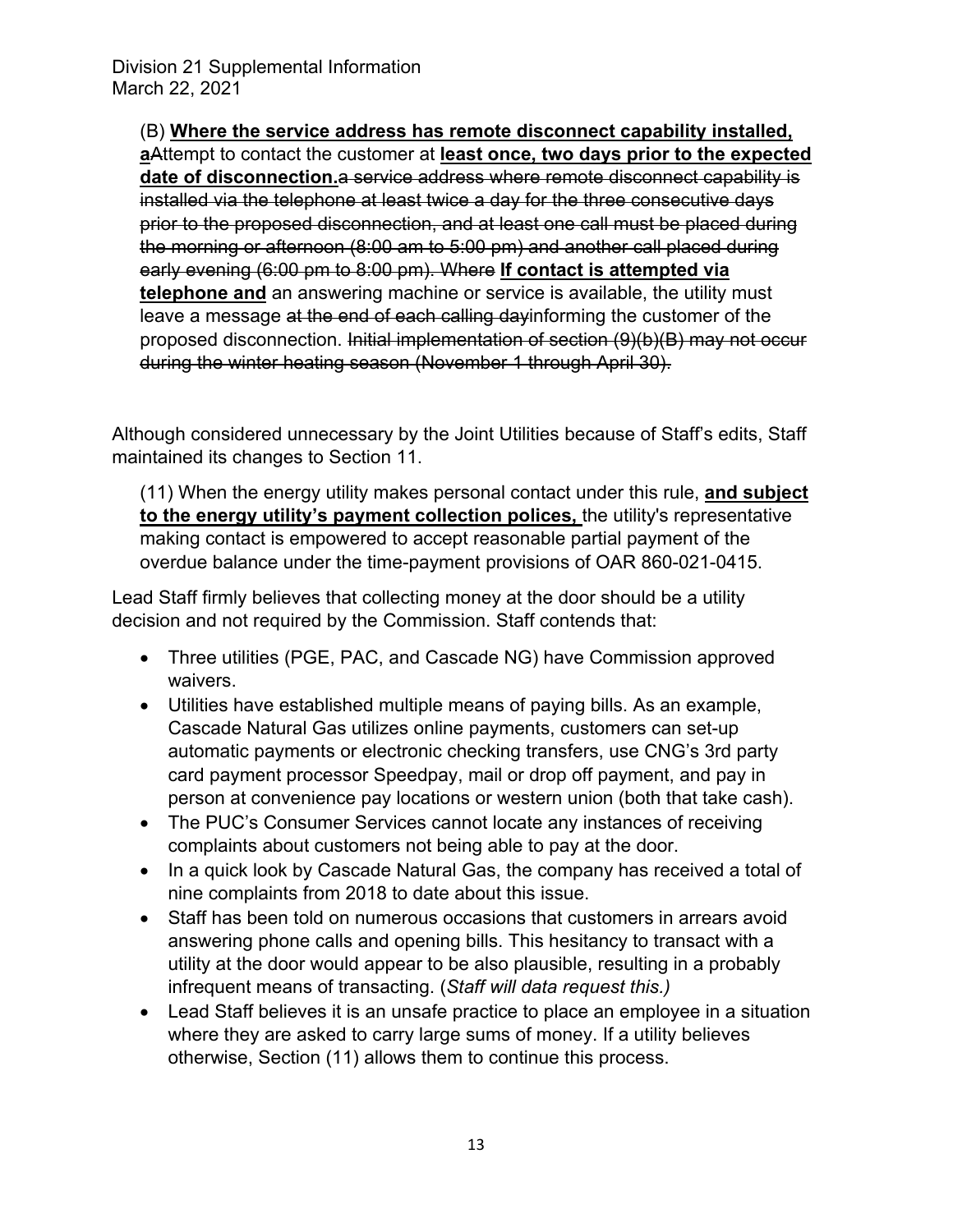#### **860-021-0406**

## **Wildfire Displacement Protection**

Added both level 2 (Joint Advocates) and level 3 (Joint Utilities) to evacuation notice. In Section (1) added "best effort" based on Joint Utilities" comments:

*"The Joint Utilities are concerned about if or how we will know about all evacuation orders. The joint utilities ask flexibility to this language in the event the utility is unaware of an evacuation order."* 

In Section (3), Staff also added, "Upon request from a customer" based on Joint Utilities comments:

*"The joint utilities would like to reconnect at the request of the customer in the event the customer has moved out or does not wish to have service put back in their name."* 

**(1) An energy utility must make best efforts to put into effect a moratorium on the disconnection of residential and commercial service for nonpayment on any day a residential or commercial customer is under a level 2 or 3 evacuation notice due to wildfires.** 

**(2) An energy utility must make best effort to put into effect a moratorium on the disconnection of residential and commercial service for nonpayment on any day of and the day after a level 2 or 3 evacuation order has been lifted.** 

**(3) Upon request from a customer who has been disconnected for nonpayment within the previous 72 hours of a wildfire evacuation, after the evacuation order has been lifted, an energy utility must make best efforts to reconnect the customer. An energy utility shall notify the Commission's Consumer Services Section when the utility determines that reconnects are not possible due to adverse geographic and weather conditions.**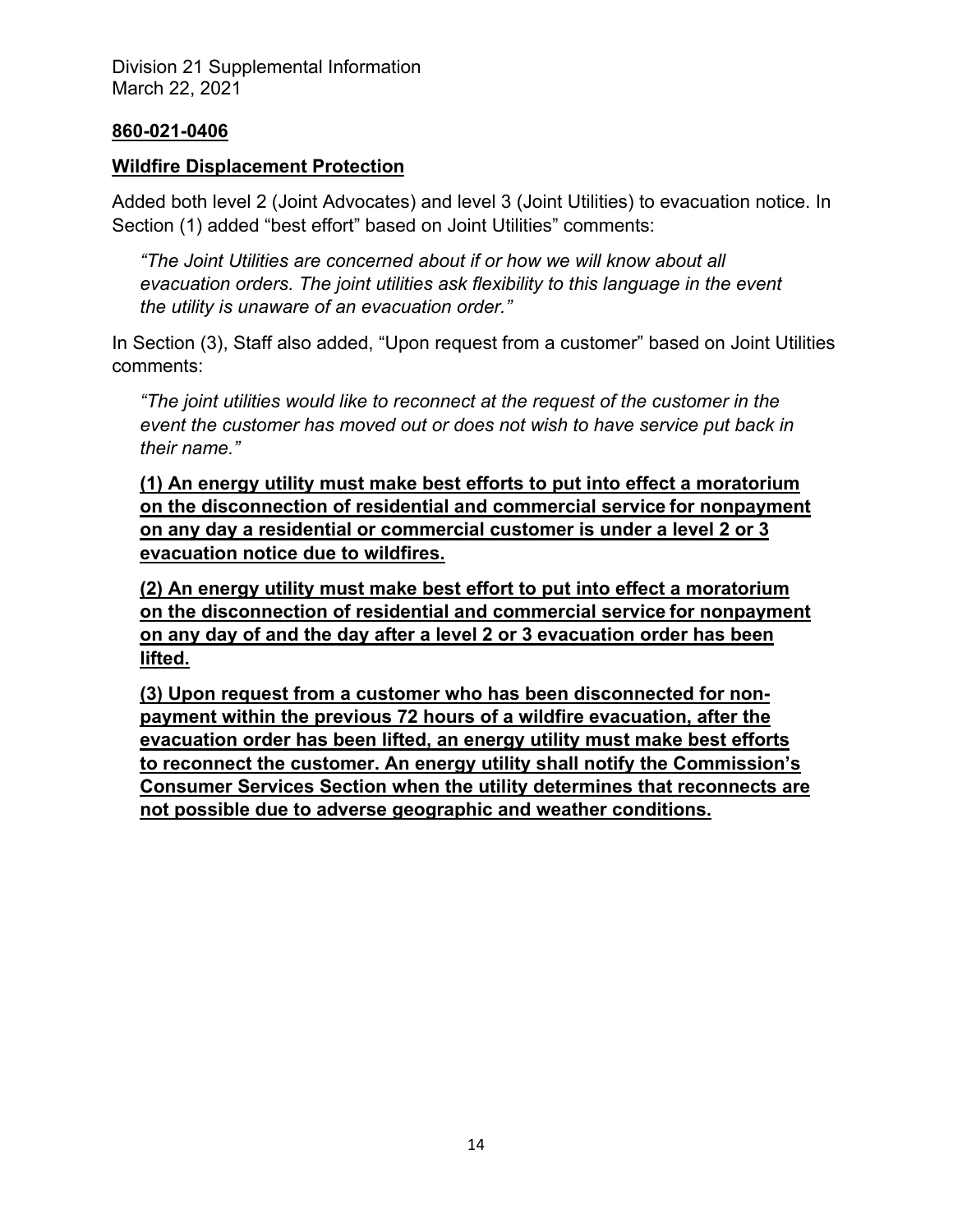## **860-021-0407**

# **Severe Weather Moratorium on Disconnection of Residential and Small Commercial Electric or Gas Utility Service for Nonpayment**

In Section (1), Staff clarified "Winter Storm Warning." According to the National Weather Service:

*"Snow, sleet, or ice expected. Take Action! Confidence is high that a winter storm will produce heavy snow, sleet, or freezing rain and cause significant impacts."* 

In Section (3), Staff accepted Joint Utilities' revisions that clarified the rule.

**(3) An energy utility must put into effect a moratorium on the disconnection of residential and small commercial service for nonpayment when the Air Quality Index is at or above 100 as issued on the website AirNow.gov or a similar air quality reporting service that may be designated by the utility.** 

Staff removed, Based on Joint Utilities' input, the added Section (6) as it is clear in Section (3b

# (**6) For purposes of section (3) of this rule, an energy utility must base the need for a moratorium on data available from AirNow.gov or a similar air quality reporting service that may be designated by the utility.**

Revised Section (9) to state. This adds a similar provision to the new Wildfire Rule, which has the customer requesting reconnection.

**(9) Upon request from a customer who has been disconnected for nonpayment within the previous 72 hours of a severe weather or air quality condition outlined in sections (1), (2), and (3) of this rule, an energy utility must make best efforts to reconnect service. Reconnection fees stated in OAR 860-021-0330 may apply to any reconnection. An energy utility shall notify the Commission's Consumer Services Section when the utility determines that reconnects are not possible due to weather or air quality conditions.**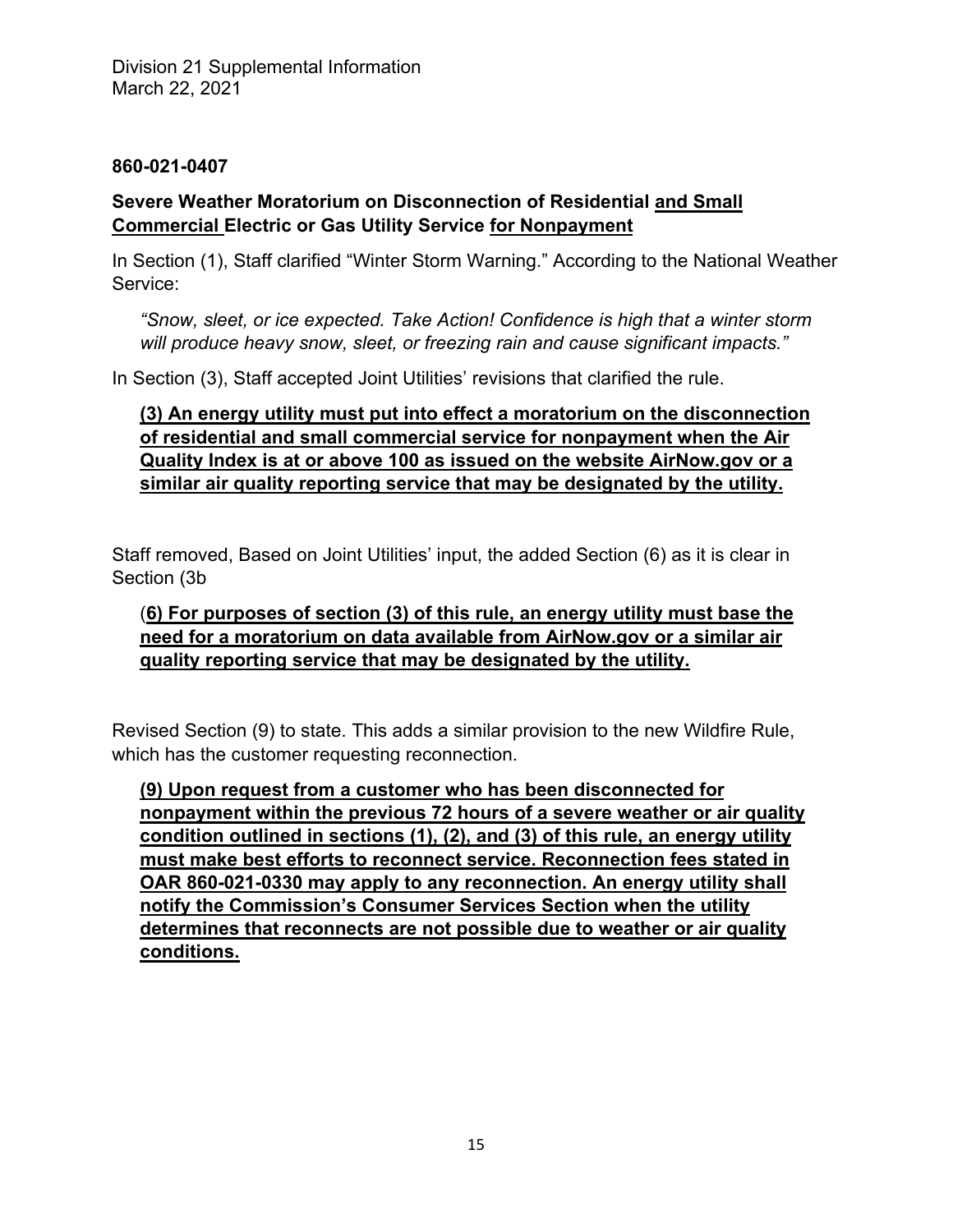#### **860-021-0408**

## **Disconnect Reporting Rule**

SBUA requested small commercial customers to be included in the reporting requirement.

Staff added "*small commercial*" to the rule. As a result of UM 2114, energy utilities are reporting small commercial disconnects and Staff does not consider this to be an onerous burden to report.

# **860-021-0410**

# **Emergency Medical Certificate for Residential Electric and Gas Service**

The Joint Utilities requested that the current 14-day certification remains and not require the UM 2114 Stipulated Agreement change to 60 days.

*"The Joint Utilities ask to keep the current language of 14-days. The 60-day period was provided during the pandemic when it might have been difficult to see a Qualified Medical Professional, but the Joint Utilities do not think this is a reasonable amount of time as a standard."* 

Staff agrees that the pandemic is over, but believes a customer needs more than 14 days to work with a medical provider and *revised the 60 days to 30 days.* 

In Section (5)(b), Staff accepted the Joint Utilities recommendation of removing *"at least once during the duration of the time-payment agreement;"* As pointed out,

*"The Joint Utilities do not think this addition is necessary as the provision allows for renegotiation of the TPA."* 

As a result, there are no changes to Section (5)(b), maintaining the current language.

(b) When financial hardship can be shown, a customer with a medical certificate may renegotiate the terms of a time-payment agreement with the energy utility;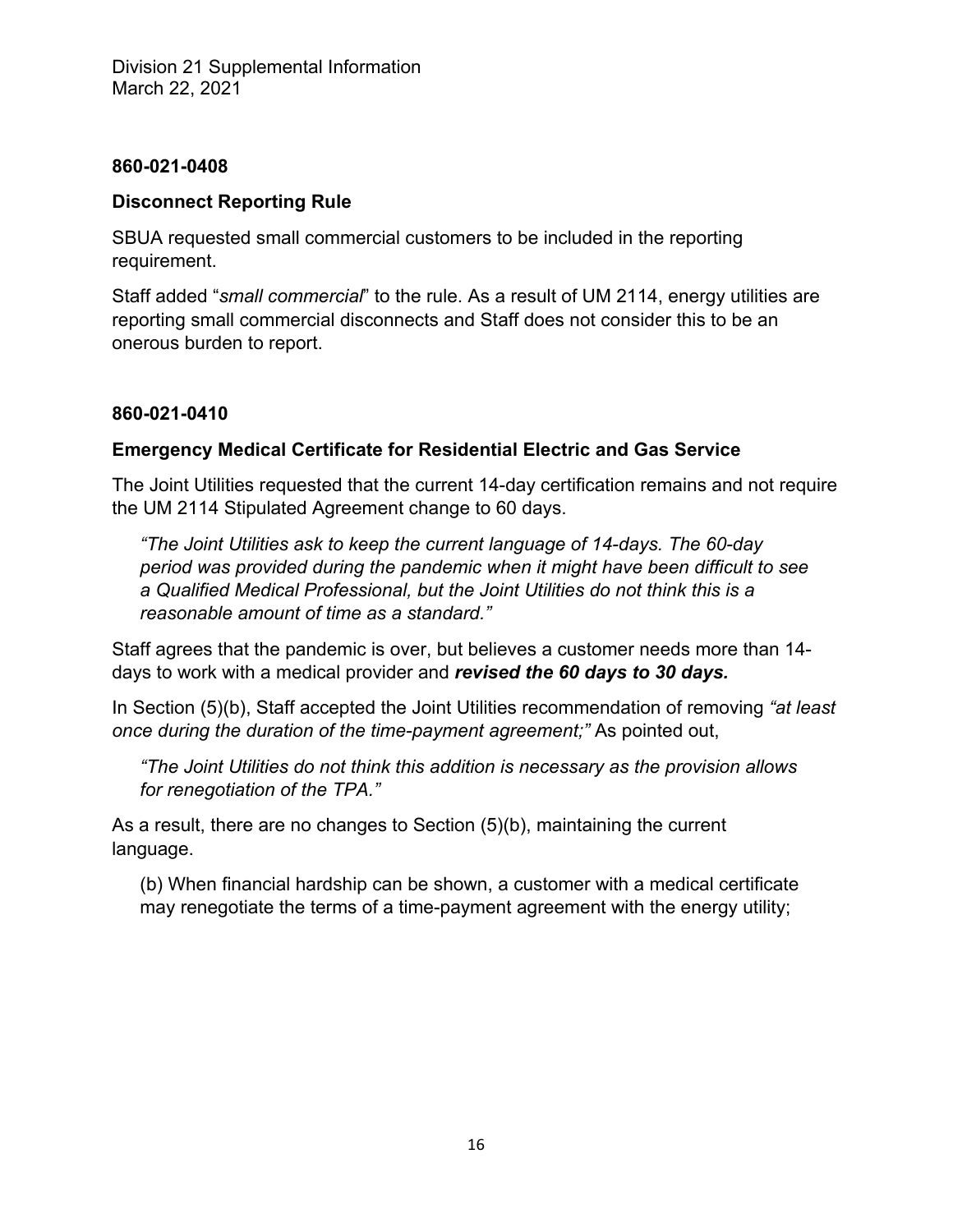### **860-021-0415**

# **Time-Payment Agreements for Residential Electric and Gas Service (Nonmedical Certificate Customers)**

In the revised draft, *Staff changed the 24 month TPA to 18 months.* Joint Utilities' requested that the rules maintain the current 12 months stating that utilities can offer greater length TPAs on an individualized basis. Joint Utilities' state:

*"Defaulting to 24-month TPAs will not be a benefit to all customers. There is data to suggest customers may be more likely to default or feel overwhelmed when they are on a longer TPA. Instead, the Joint Utilities ask that their customer service teams have the flexibility to work with the customer and set them up on a plan that makes the most sense given their situation, which could include a TPA up to 24-months in duration. For this reason the Joint Utilities do not support establishing a default rule-required TPA duration of 24 months, but rather keep the default TPA duration at 12-months as currently required while allowing for longer TPAs to be offered on an individualized basis."* 

Joint Advocates request that Staff maintains the 24-months.

*"We support Staff's proposed changes to 860-021-0415 extending the maximum length of a time payment agreement from 12 to 24 months. If Staff settles on language that would not set the 24 months as the default, the 860-021-0415 should outline that utility customer representatives must inform customers that they can have up to 24 months to repay their arrears."* 

As a result, Staff revised Section (4) of the rules to include plans of longer duration (based on a recommendation of Joint Utilities) and notice to customers of longer duration up to 24 months (based on input from Joint Advocates):

(4) The energy utility and customer may agree in writing to alternate payment arrangement**, including plans of longer duration**, provided the utility first informs the customer of the availability of the payment terms in sections (2) and (3) of this rule. **An energy utility may inform customers of longer durations, up to 24 months, based on the individualized need of the customer.** 

Because the pandemic is over, but realizing there will be ongoing effects of the pandemic on residential customers based on the level of residential customer 90-day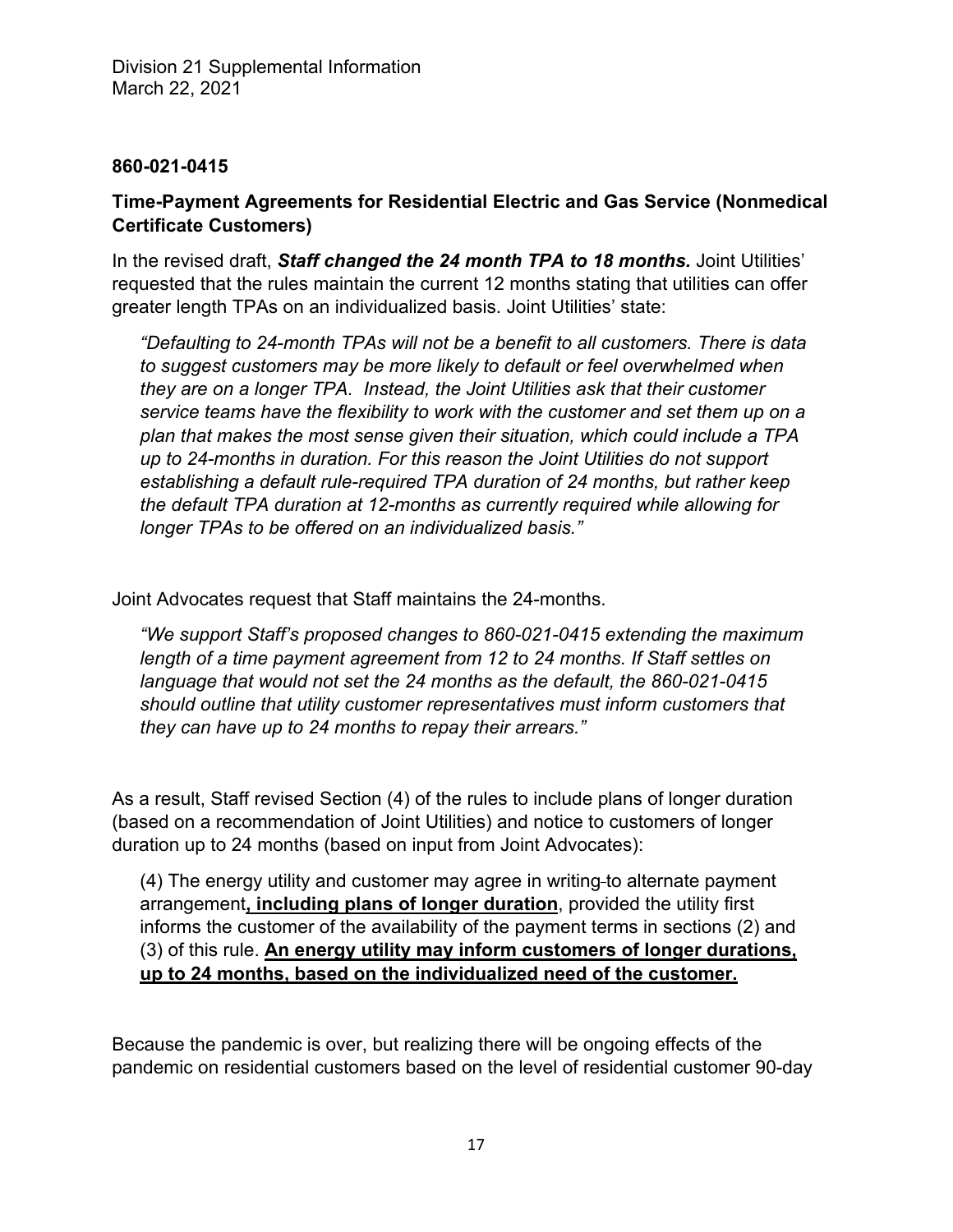arrears, Staff settled in the middle at *18-months* for TPA duration. Utilities can still offer TPAs at a longer length based on the language in Section (4).

Staff maintained new Section (5), which allows for renegotiation of a TPA, stating:

## **(5) During the term of the time-payment arrangement, a customer whose financial condition changes during the term of a time-payment arrangement who defaults on a time-payment arrangement and who seeks to renegotiate payment arrangements, may do so at least one time under the same terms specified above.**

In Staff's revision, Staff removed the requirement of utilities to offer TPAs to small commercial customers. This requirement was pandemic based; and is no longer necessary based on the end of the pandemic and data on arrearages. Below is a comparison between January 2021 and January 2022.

|                            | January 2021 | January 2022 |
|----------------------------|--------------|--------------|
| <b>Customers in Arrear</b> | 17,130       | 15,652       |
| <b>Total Arrears</b>       | \$8,758,268  | \$6,030,275  |
| Average 30+ Day Arrears    | \$278.59     | \$286.02     |
| Average 60+ Day Arrears    | \$425.75     | \$356.84     |
| Average 90+ Day Arrears    | \$863.73     | \$666.67     |

Additionally, small commercial customers have other options for funding, and energy utilities should not have to be a source of funding for small commercial customers through the use of TPAs.

Small businesses have options not available to residential customer such as Small Business Administration Loans: https://www.sba.gov/fundingprograms/loans?msclkid=38ed5f5fa64011ecbcd9c27264ab6620, bank line of credits, and programs through Business Oregon, Business Oregon : Welcome : Fund a Business : State of Oregon.

# **860-021-0420**

# **Field Visit Charge**

A Commission approved fee may be charged whenever an energy utility visits a residential service address intending to reconnect or disconnect service, but due to customer action, the energy utility is unable to complete the reconnection or disconnection at the time of the visit. **An energy utility shall waive the first field visit charge to low-income residential customers.**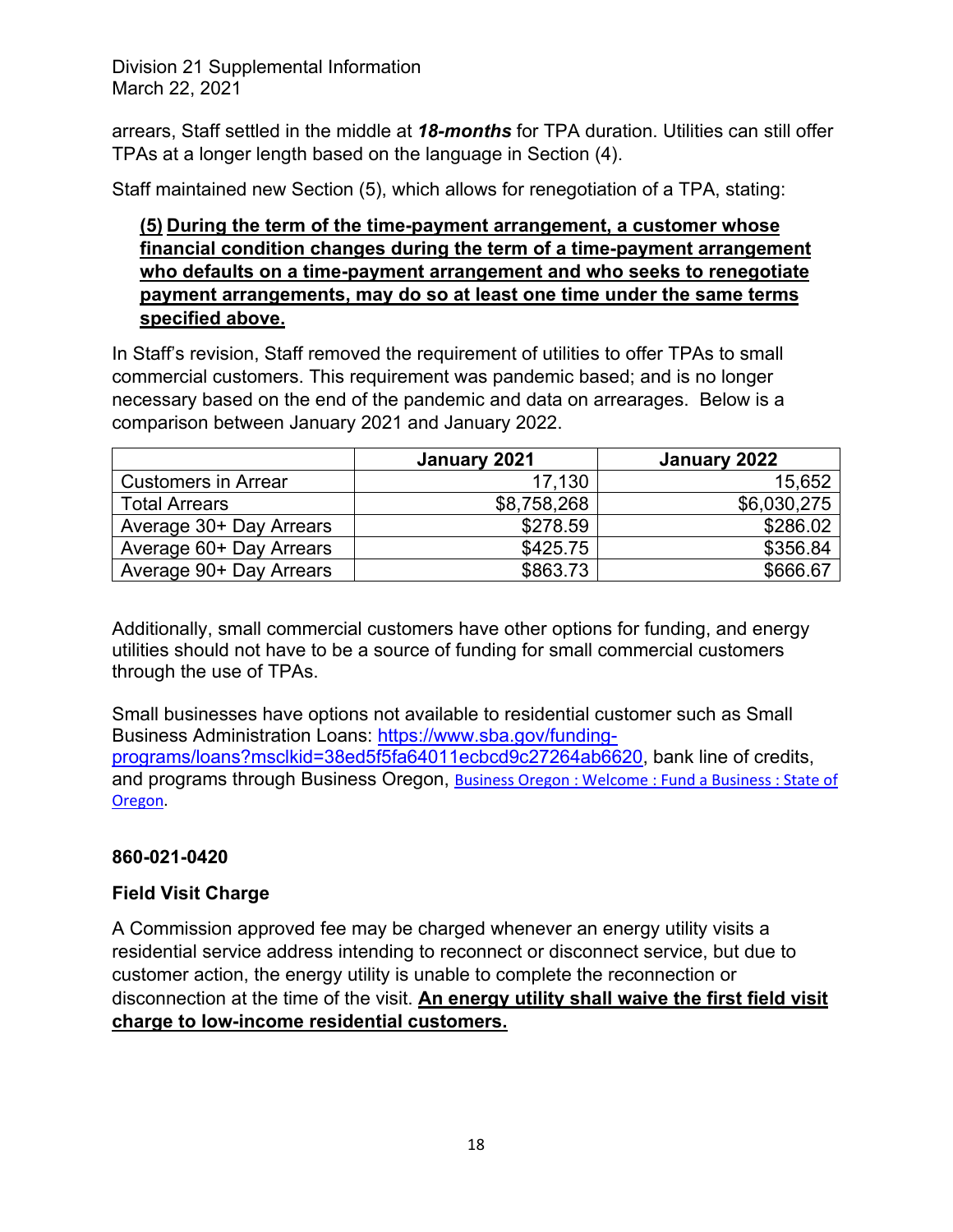In this draft, Staff accepted Joint Utilities deletion of "eligible," as the new language is consistent with the definition of low-income residential customers.

Waiving of the field visit charge was viewed as a positive to Joint Advocates.

## **860-021-0505**

# **Disconnection Procedures for All Commercial Electric and Gas Utility Customers and All Customers of Large Telecommunications Utilities**

Staff removed the previously added section referring to low-income residential customers as it was not relevant to the rule and inadvertently added.

The rule also adds "electronically" to be consistent with other rules and the means that a utility can communicate with customers.

# **JOINT ADVOCATES COMMENTS**

The following addresses Joint Advocates bulleted comments.

 *Update 860-021-0180(1) to ensure that all minimum wage earners can access Division 21 protections.* 

Joint Advocates are correct that certain minimum wage earners will not be eligible for energy assistance as they will earn above the Maximum Income Level for energy assistance. These minimum wage earners are single person households that are fulltime workers that will receive the Portland Metro area \$14.75 per hour wage effective July 1, 2022. Households over 2 persons will be eligible for energy assistance.

With this said, the low-income definition in OAR 860-021-0180 includes

## **(b) The customer is enrolled in any of the utility's income-qualified energy assistance programs, including discounted rates offered by a utility pursuant to 2021 House Bill 2475.**

A minimum wage earner may not be low-income based on other factors, including, but not limited to, other sources of income. Also, minimum wages vary in Oregon and are subject to change in July 2023.

Based on how utilities structure its low-income rates, it is plausible that these minimum wage earners and other disconnection sensitive customers will fall into the definition in OAR 860-021-0180(1)(i).

Staff does not recommend adding "minimum wage earners" to the Division 21 rules.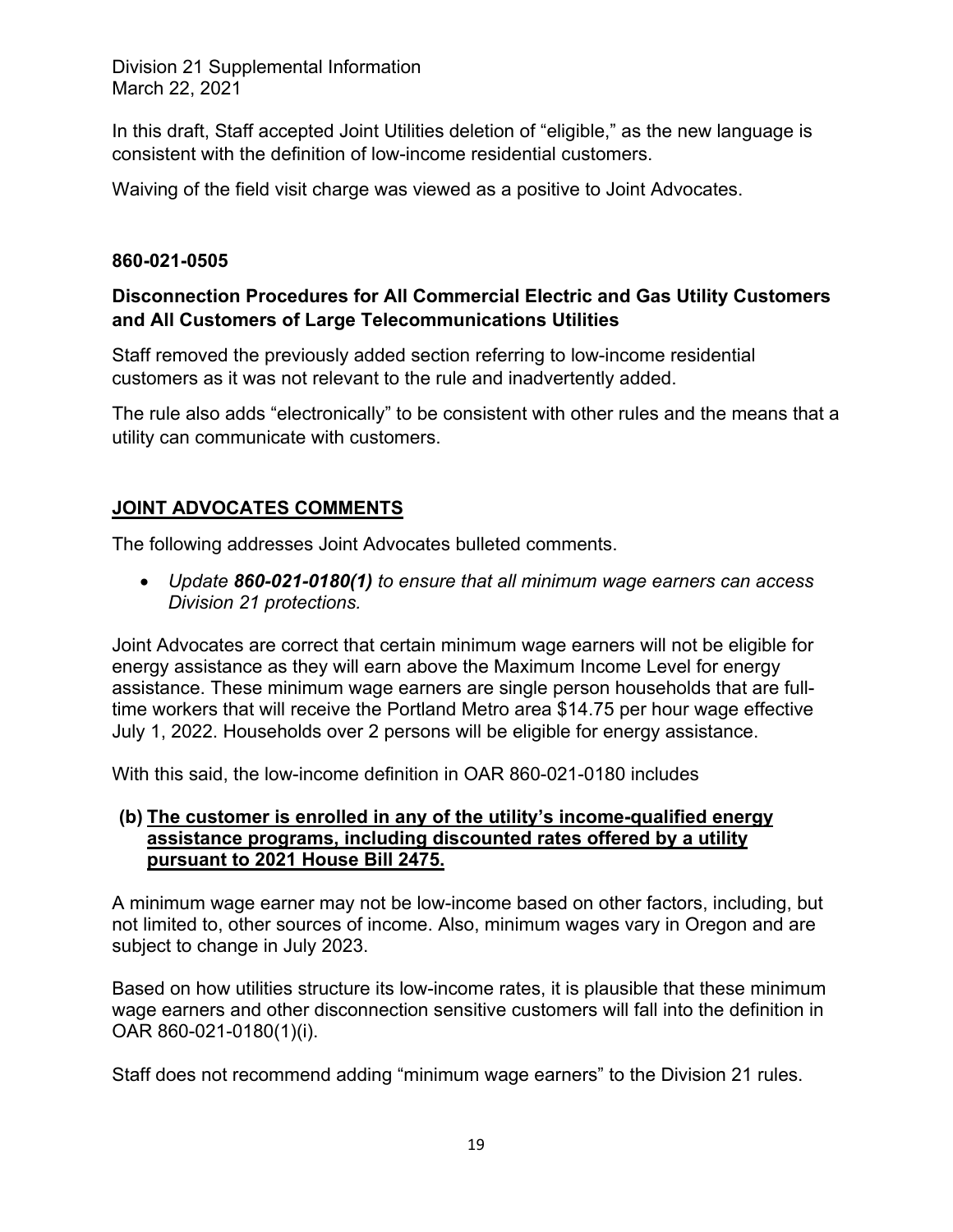*Consider the conversations regarding income verification and re-enrollment that have taken place in the context of HB 2475 and of PGE's HB 2475 proposal.* 

Staff believes this is covered by the updated version of OAR 860-021-0180.

# **(b) The customer is enrolled in any of the utility's income-qualified energy assistance programs, including discounted rates offered by a utility pursuant to 2021 House Bill 2475.**

And (emphasis is revised to state "may"):

# **(2) An energy utility may require a low-income residential customer to verify or recertify eligibility as per section (1) of this rule on an annual basis if the customer is to remain an eligible low-income residential customer.**

 *Expand eligibility for Division 21 protections to households with Functional and Access Needs/At-Risk Populations like households with children and elderly residents.* 

The Division 21 rules were written for low-income protections that were established in UM 2114. There are already protections for customers on a medical certificates. Additionally, Staff added protections for wildfire displacement, and protections for air quality exposure.

As stated above, based on how utilities structure its low-income rates, it is plausible that these disconnection sensitive customers will fall into the definition in OAR 860-021-  $0180(1)(i)$ .

Staff does not agree with any expansion of scope, as the proposed low-income, current and proposed medical protections, time payment arrangements, and added air quality and wildfire rules will help those in *Functional and Access Needs/At-Risk Populations* groups that require enhanced protections. Additionally, not all elderly and medical certificates holders (or eligible holders) and families with children are disconnection sensitive based on income and asset wealth. However, individuals in these groups that are low-income are protected in the proposed rules.

 *Expand the re-enrollment period beyond one year, especially for people on a fixed income.* 

Staff believes this is covered by the updated version of OAR 860-021-0180 that revises "must" to "may."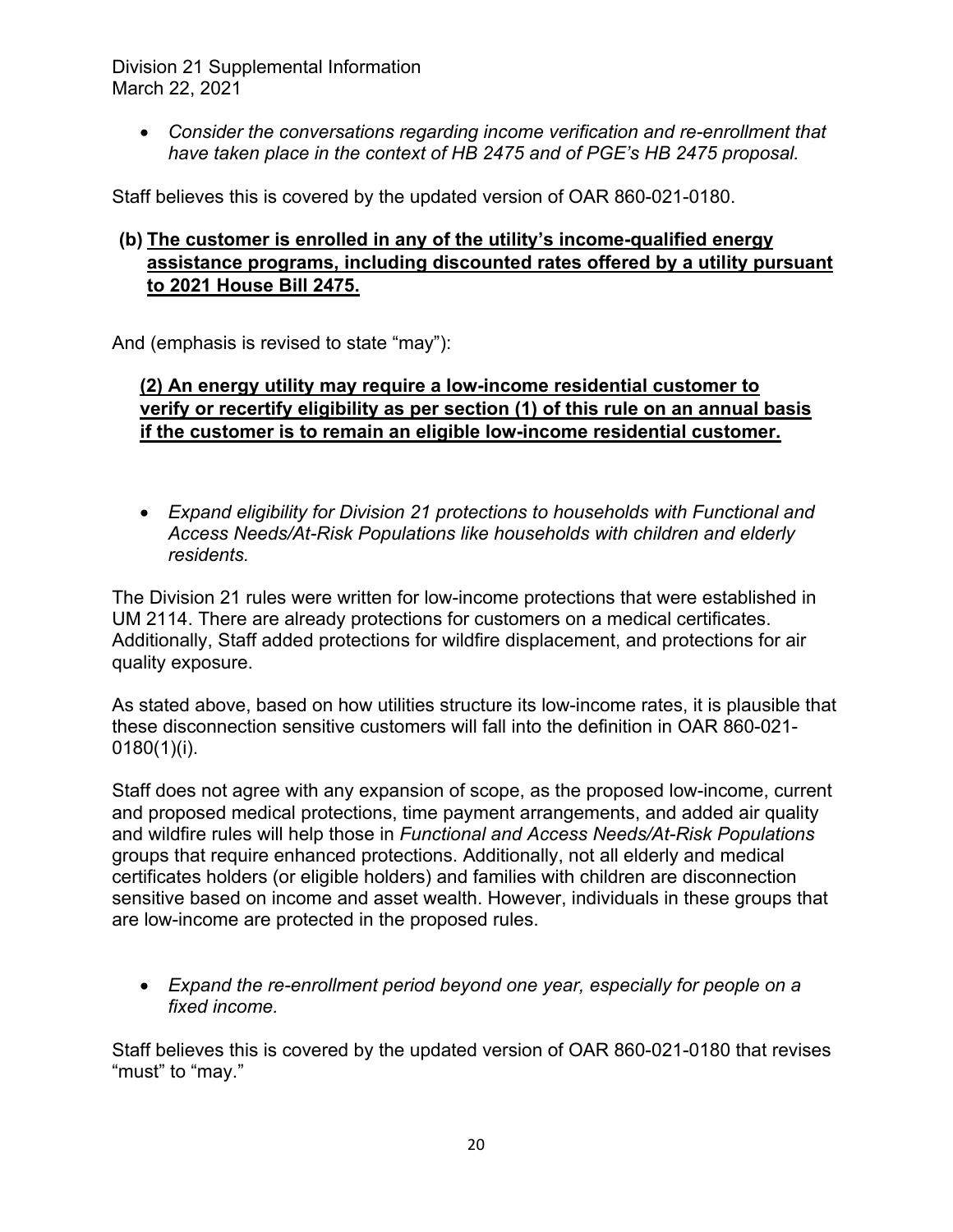*Expand eligibility for Division 21 protections to people with medical certificates.* 

Staff believes there are significant protections in place for customers on a medical certificate. Rules that offer expanded protections include:

- 860-021-0010, Information for Utility Customers and Applicants
- 860-021-0334, Transfer Billings
- 860-021-0405, Notice of Pending Disconnection of Residential Electric or Gas Utility Service
- 860-021-0408, Disconnect Reporting Rule
- 860-021-0410, Emergency Medical Certificate for Residential Electric and Gas **Service**

Additionally, Staff is recommending that self-certification is maintained at 30 days. Medical certificate customers that are low income will be eligible for the proposed lowincome protections.

*Explore whether to do away with deposit requirements for all customers.* 

The revised rules eliminate the deposit requirement for low-income customers. *OAR 860-021-0200, Establishing Credit for Residential Utility Service*, includes various means to not having to pay a deposit. These include:

- Received 12 months of continuous utility service of the same type applied for (energy or telecommunications) during the preceding 24 months and the utility can verify a prior service account in the customer or applicant's name.
- Meets Commission approved minimum credit requirements based on a third party credit report score or the energy or large telecommunications utility's own credit scoring formula.
- Proof of employment during the entire 12 months previous to the application of service for person(s) responsible for payment on the account and a work telephone number to enable the energy or large telecommunications utility to verify employment.
- A statement or other documentation from the income provider or an authorized representative, that the energy or large telecommunications utility can verify, indicating that the applicant or customer receives a regular source of income.
- Provide the energy or large telecommunications utility a written surety agreement from a responsible party to secure payment in an amount equal to two months' average usage.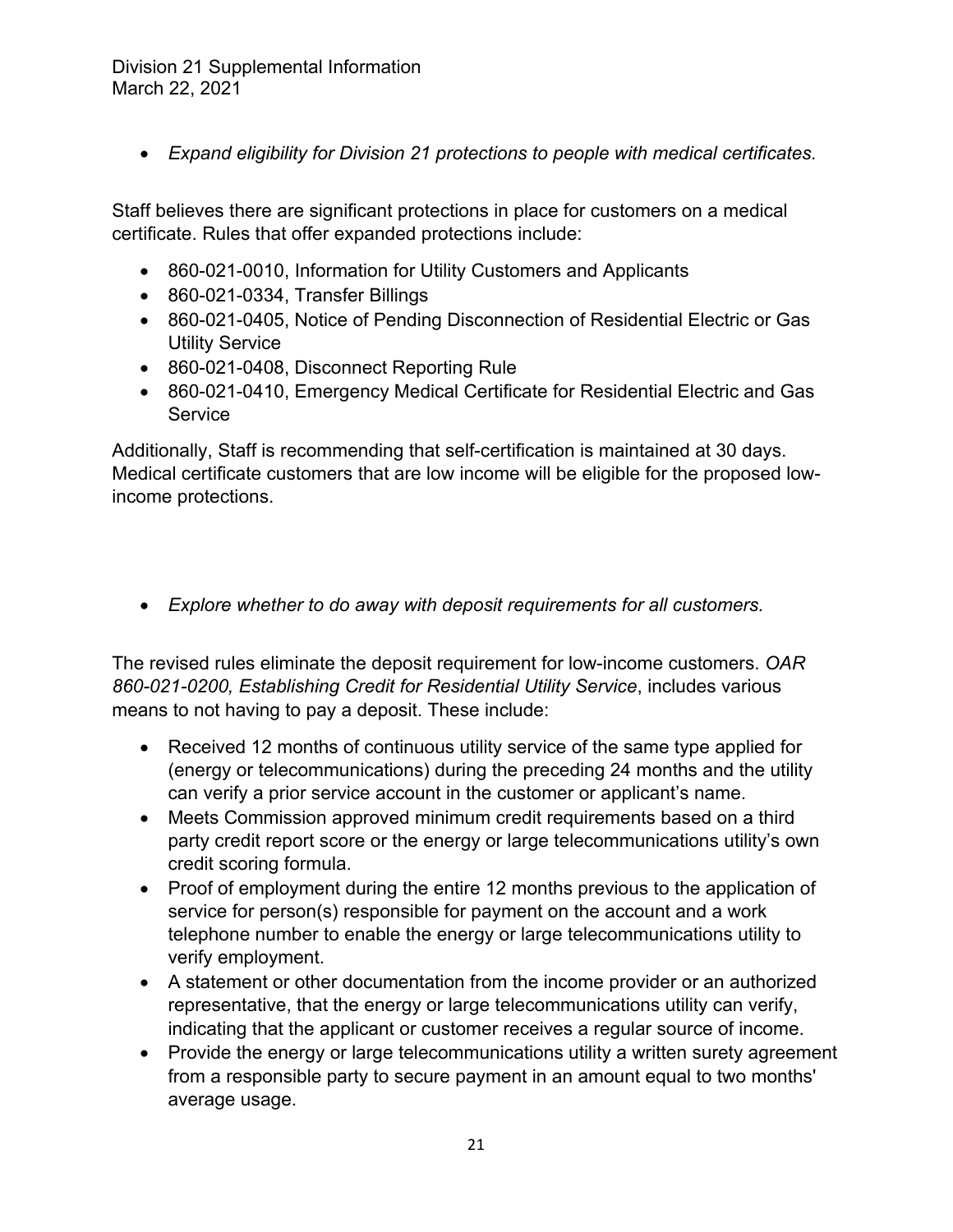• An energy or large telecommunications utility may file a tariff that contains less stringent deposit requirements than those specified in in OAR 860-021-0200.

Additionally, 860-021-0205, Deposit Payment Arrangements for Residential Energy Utility Service, allows for installment payments to lessen the burden of a deposit for those required to pay a deposit.

*Determine a data-driven cap for annual reconnection fees.* 

Staff points out that reconnection fees are approved by the Commission and are listed in utilities' tariffs; and are intended to be cost-based. To place a cap on the amount of reconnection fees a utility may collect has the potential to result in discriminatory service when this cap is reached. Customers prior to the cap would pay a fee, customers after the cap would not be required to pay the fee.

 *Allow a fee waiver for after-hour reconnections for customers with medical certificates or other vulnerability factors, when severe weather or poor air quality events are occurring or forecasted, or in the context of wildfires.* 

Although this is ripe for discussion, Staff sees two problems with this:

- Because of potentially hazardous night conditions, utilities may not be able to safely access the property.
- Medical or other vulnerabilities may not affect a customer's ability to pay; and should not be a system cost.
- *Explore more health protective triggers for cold-weather-based severe weather moratoria.*

With the addition of the winter storm warning, Oregon has one of the strongest protections based on NAEDA data Winter and COVID‐19 Utility Shut‐off Moratoriums ‐ NEADA.ORG. The current / revised rule language provides sufficient protection. Staff does not believe additional changes are necessary.

 *Add local government extreme or severe weather emergency declaration to the list of triggers for severe weather moratoria.*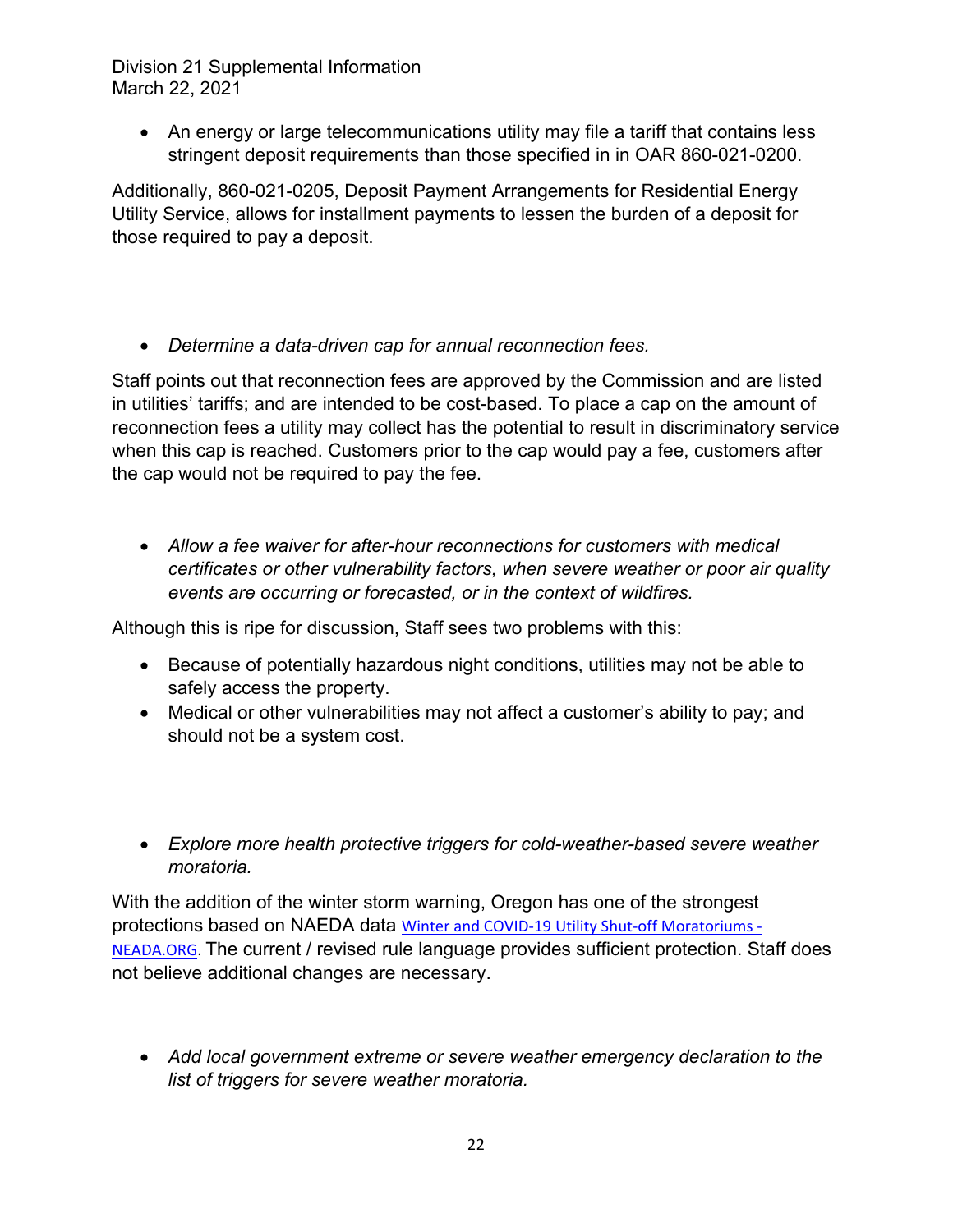There is a National Weather Service in Portland, which is the government expertise on weather. Adding additional sources would be redundant and harder for utilities to administer, potentially resulting in a rule violation. These events are rare and should be administered in a consistent fashion. The current / revised rule language provides sufficient protection. Staff does not believe additional changes are necessary.

 *Add forecasted severe weather or air quality events as triggers for moratoria on disconnections.* 

The rule language refers to forecasts:

(1) Except as set forth in section (8**11**) of this rule, an energy utility must put into effect a moratorium on the disconnection of residential service for nonpayment on any day a high temperature of less than 32 degrees Fahrenheit is forecast**ed** by the applicable weather reporting service **or a winter storm warning indicating weather conditions pose a threat to life or property is issued by the applicable weather reporting service**.

Forecasts decrease in accuracy as they go further out in days. The current / revised rule language provides sufficient protection. Staff does not believe additional changes are necessary.

 *Add language requiring utilities to engage in outreach to people facing severe weather events while disconnected for non-payment.* 

Energy utilities perform a significant amount of outreach already, and Staff does not see the added value to this. A customer who is disconnected knows they are disconnected, and an energy should not become a weather reporting service for customers.

 *Consider comments and conversations taking place in the context of the wildfire protection plans.* 

Staff that is involved in wildfire protection plans are part of the review process for these rules.

 *Require that utilities prioritize low-income customers and medically vulnerable customers in their outreach related to protections to customers impacted by wildfires.*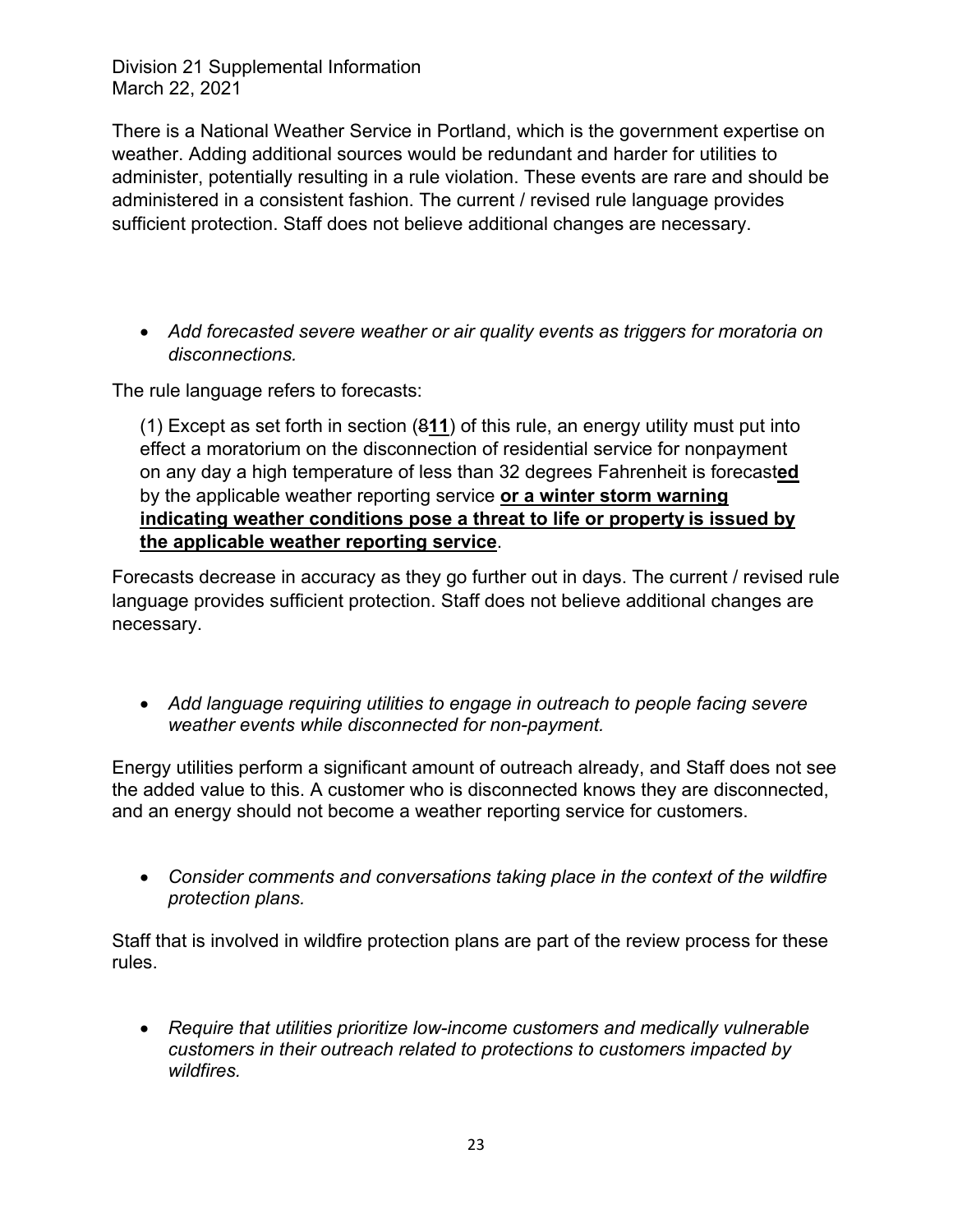Energy utilities may not have all the timely information involving wildfires, and to place a requirement that they may not be able to meet is unreasonable. Customers are better aware of their particular status than the energy utility would be. Section (3) of the rule, *OAR 860-021-0406, Wildfire Displacement Protection*, allows customers to request reconnection:

**(3) Upon request from a customer who has been disconnected for nonpayment within the previous 72 hours of a wildfire evacuation, after the evacuation order has been lifted, an energy utility must attempt to reconnect the customer. An energy utility shall notify the Commission's Consumer Services Section when the utility determines that reconnects are not possible due to adverse geographic and weather conditions.** 

 *Require that utilities report on how their vulnerable customers were affected (or not) by disconnections during wildfires and other severe weather events.* 

This is a questionable expansion of an energy utilities' responsibilities and likely a duplication of effort that is more relevant to state agency reporting (OEM, OHA, DHS, and ODOT). As previously mentioned, Customers are better aware of their particular status than the energy utility would be.

 *Specify that the moratorium on disconnections due to wildfire evacuations in 860- 021-0406(1) is triggered by Level 2 and 3 evacuation orders.* 

This is included in Section (1) of the rule, *OAR 860-021-0406 Wildfire Displacement Protection:*

# **(1) An energy utility must make best effort to put into effect a moratorium on the disconnection of residential and commercial service for nonpayment on any day a residential or commercial customer is under a level 2 or 3 evacuation notice due to wildfires.**

Level 2 – Be set to evacuate on a moment's notice. Level 3 – Leave immediately.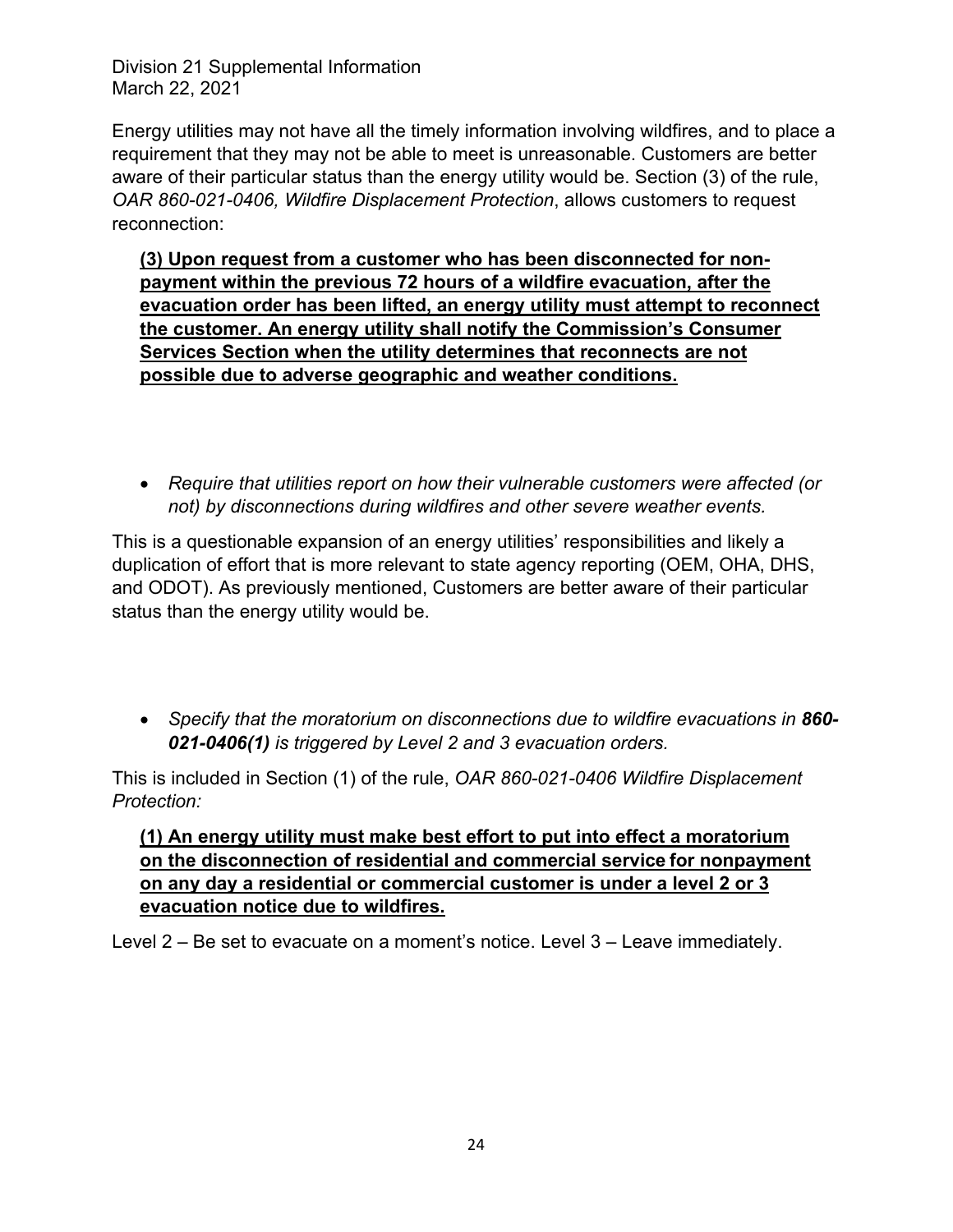*Explore how customers would be notified of their need and ability to call the utility to seek reconnections under 860-021-0406(3).*

The language is section (3) is clear:

**(3) Upon request from a customer who has been disconnected for nonpayment within the previous 72 hours of a wildfire evacuation, after the evacuation order has been lifted, an energy utility must attempt to reconnect the customer. An energy utility shall notify the Commission's Consumer Services Section when the utility determines that reconnects are not possible due to adverse geographic and weather conditions.** 

There are multiple ways to contact an energy utility that are clear are each utility's website, bills, etc. The rule does not need to be over-prescriptive.

 *Require utility to play a more active role in areas impacted by wildfires, including by being more proactive regarding resiliency solutions for vulnerable customers like those with medical certificates.* 

AR 638 has placed substantial requirements on energy utilities. These requirement, plus OAR 860-021-0406 Wildfire Displacement Protection, and additional rules including:

- 860-021-0010, Information for Utility Customers and Applicants
- 860-021-0334, Transfer Billings
- 860-021-0405, Notice of Pending Disconnection of Residential Electric or Gas Utility Service
- 860-021-0408, Disconnect Reporting Rule
- 860-021-0410, Emergency Medical Certificate for Residential Electric and Gas **Service**

allow for significant protections to customers on medical certificates.

 *Add customers with medical certificates to the list of people eligible for Division 21 protections.* 

As previously highlighted, there are significant protections for Medical Certificate customers:

- 860-021-0010, Information for Utility Customers and Applicants
- 860-021-0334, Transfer Billings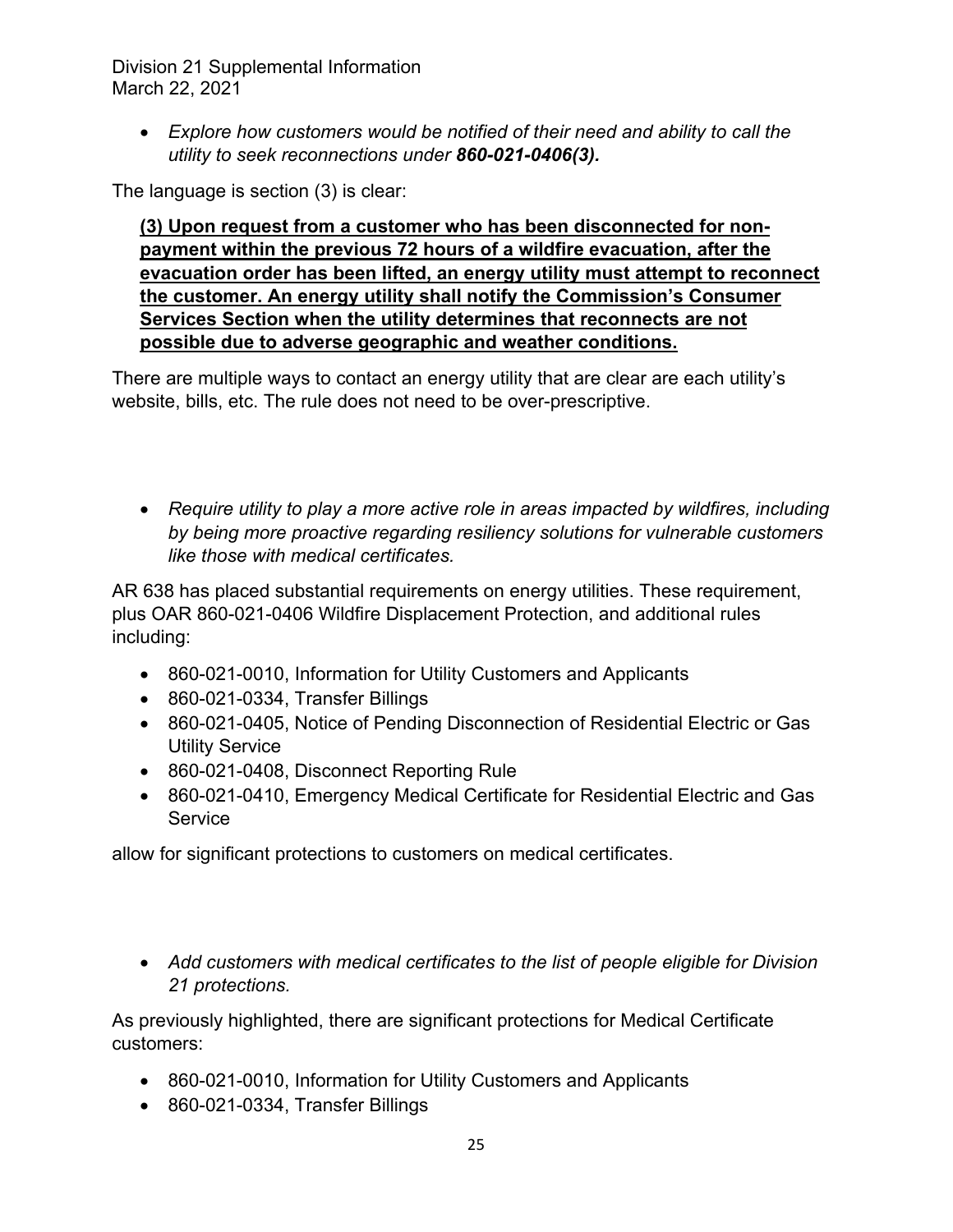- 860-021-0405, Notice of Pending Disconnection of Residential Electric or Gas Utility Service
- 860-021-0408, Disconnect Reporting Rule
- 860-021-0410, Emergency Medical Certificate for Residential Electric and Gas **Service**

Medical certificate customers that are also low-income, will be eligible for low-income protections.

 *Explore additional protections for customers with medical certificates, such as no disconnections.* 

Both utilities and the PUC's Consumer Services handle medical certificate customers with special care. Disconnections are rare, but they do happen. Having a medical certificate does not necessarily equate to low-income; however, medical certificate holders who are low-income are afforded enhanced protections in the revised rules.

 *If Staff modifies draft 860-021-0415 language adopting 24-month time-payment agreements as default, require that utilities inform customers that they can have up to 24 months for their TPA.* 

Included in revised rules:

(4) The energy utility and customer may agree in writing to alternate payment arrangement**, including plans of longer duration**, provided the utility first informs the customer of the availability of the payment terms in sections (2) and (3) of this rule. **An energy utility may inform customers of longer durations, up to 24 months, based on the individualized need of the customer.** 

Note that Staff is recommending 18-months TPAs in the revised rules.

 *Consider expanding changes to 860-021-0405(3) and adopting a longer period for customers eligible for Division 21 protections.* 

Staff settled on 20-days as utilities had already stated that having different notice timelines for low-income and non-low-income customers was administratively and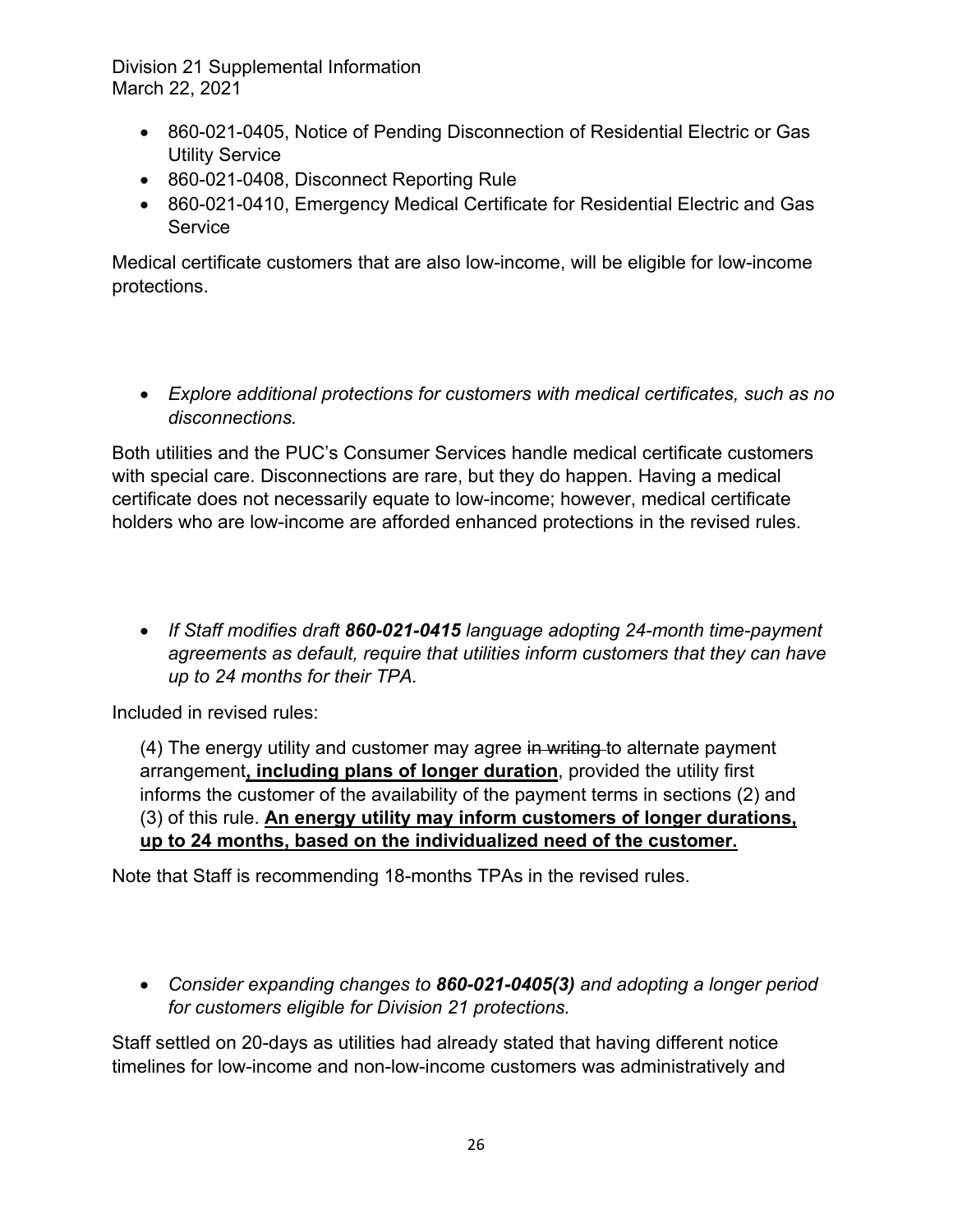technologically difficult. The extra five days also address the Focus Group concern of needing a little extra time.

 *Include language in 860-021-0009(4) regarding demographic data collection, and modify to clarify that customers can refuse to provide such data.* 

In Staff's revised rules, this section was removed. As Joint Utilities point out:

*"The joint utilities do not believe this addition is necessary as there is no rule advising the utilities, they can't collect this data. Currently, this is data the utilities do not plan or wish to collect as it is expensive to collect and protect and there is no business need for it."* 

 *Abandon changes to 860-021-0405(11) that would effectively eliminate the requirement that a utility seeks a waiver before refusing to accept "cash at the door."* 

Despite a request from Joint Utilities to eliminate Section (11), Staff maintained the revised language of:

(11) When the energy utility makes personal contact under this rule, **and subject to the energy utility's payment collection polices,** the utility's representative making contact is empowered to accept reasonable partial payment of the overdue balance under the time-payment provisions of OAR 860-021-0415.

As explained previously:

- Three utilities (PGE, PAC, and Cascade NG) have Commission approved waivers.
- Utilities have established multiple means for customers to pay bills. As an example, Cascade Natural Gas utilizes online payments, customers can setup automatic payments or electronic checking transfers, use CNG's 3rd party card payment processor Speedpay, mail or drop off payment, and pay in person at convenience pay locations or western union (both that take cash).
- The PUC's Consumer Services cannot locate any instances of receiving complaints about customers not being able to pay at the door.
- In a quick look by Cascade Natural Gas, the company has received a total of nine complaints from 2018 to date about this issue.
- Staff has been told on numerous occasions that customers in arrears avoid answering phone calls and opening bills. This hesitancy to transact with a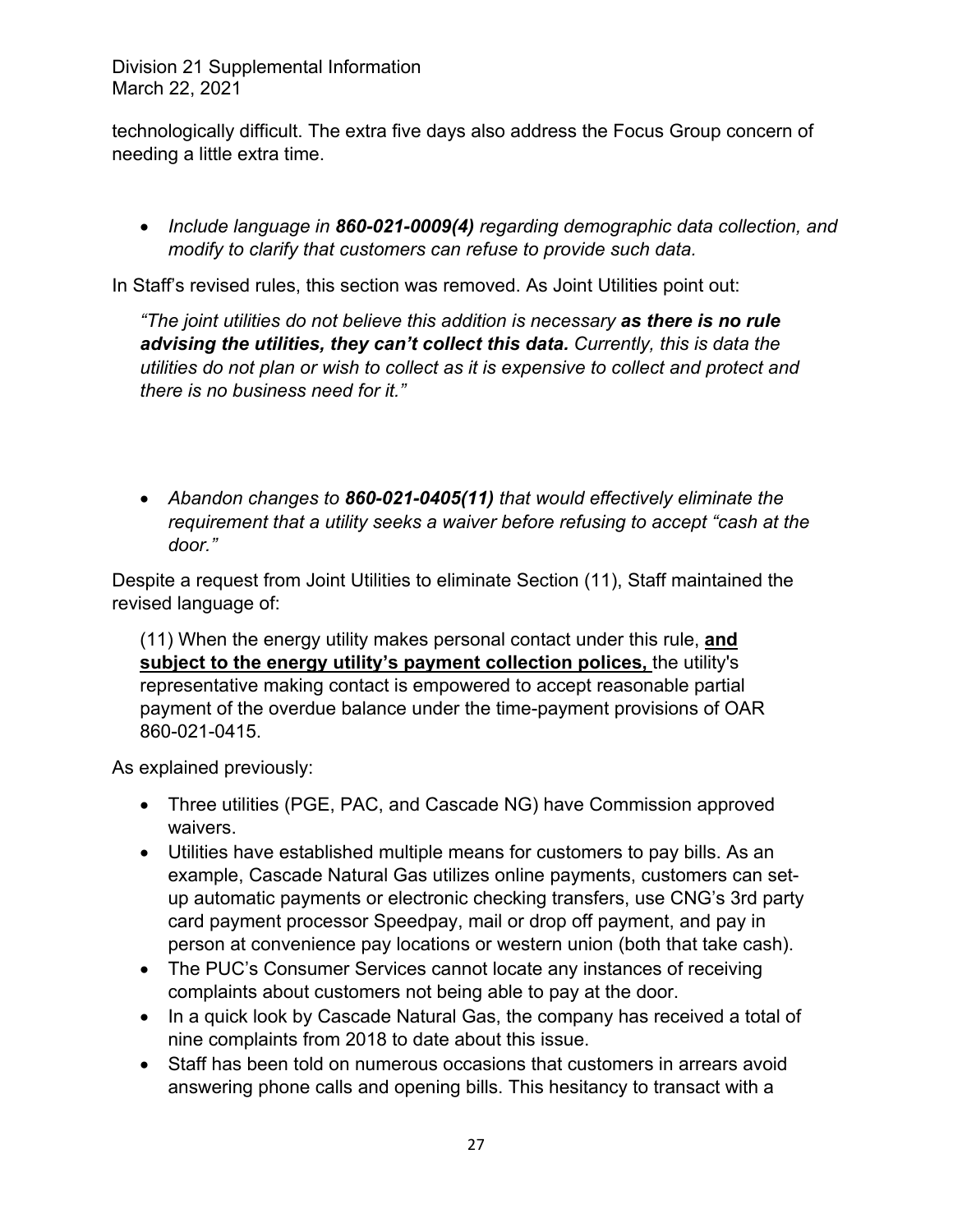> utility at the door would appear to be also plausible, resulting in a probably infrequent means of transacting. (*Staff will data request this.)*

 Lead Staff believes it is an unsafe practice to place an employee in a situation where they are asked to carry large sums of money. If a utility believes otherwise, Section (11) allows them to continue this process.

# **SBUA COMMENTS**

 *OAR 860-021-0008(3) - "Customer"—refers to "person". This could be revised to include the "Small commercial customer" using the UM 2114 Stipulation definition: Small commercial customer: The definition of small commercial is the definition provided by a utility on its applicable tariff.* 

Staff does not recommend any revision to this definition. Throughout the rules, the rules identify different classes of customers (residential, small commercial).

 *OAR 860-021-0009—Appears to apply to all customers, however, the requirements of the rule do not seem to fit entity customers. For example, how are the questions in (3) and (5) answered when the customer is an entity?* 

Section (3) of the rule states:

An energy or large telecommunications utility *may* require an applicant to provide the following information when applying for service.

Energy utilities are required to file tariffs schedules and rules. As an example PGE's Rule D, Application for Electricity Service: Portland General Electric Company (ctfassets.net) states:

# **B. Nonresidential Applicants**

Sole proprietors must provide the identification required under (2)(A) of this rule as well as meet the credit requirements as established in Rule E. All other Nonresidential Applicants must provide the following information for the person(s) responsible for payment of the account:

1) Company name and, if applicable, name used for Doing Business As (DBA);

- 2) Service address;
- 3) Preferred mailing address;
- 4) State of incorporation;
- 5) Name of an officer or other responsible employee;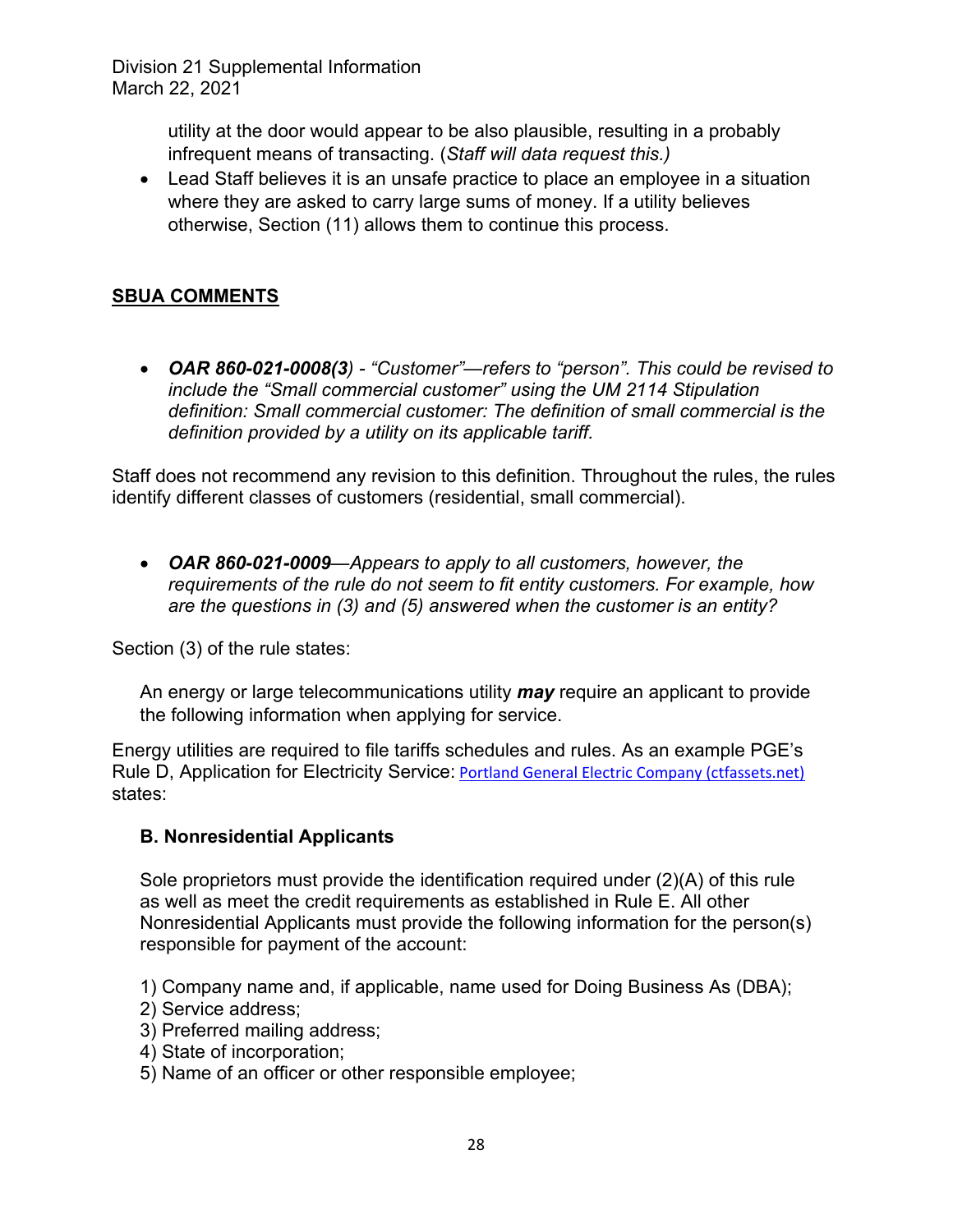6) A current, valid telephone number(s) where the officer or other employee named for C5) may be reached; and 7) A Federal Tax Identification Number.

As a result, Staff does not recommend a change to the rule.

 *OAR 860-021-0010 - Generally, this could be revised so as to include small commercial customers. Change language to avoid pronoun limitation of "him/her".* 

Staff changed "him/her" to "the customer."

 *OAR 860-021-0021 (3) - Consider changing "at the residence" to "at the location of service" in order to include the location of commercial customers.* 

The rule states towards the end states:

Notice may be given in writing, either via US mail, electronically, or a door hanger *on the affected premises*, or by contact with the customer or an adult at the residence by personal visit or by telephone.

"Affected premise" would include a commercial location. The second part of the sentence ensures an adult, and not a child is contacted at a personal residence.

 *OAR 860-021-0045(4) - Change language to avoid pronoun limitation of "his/her" expense.* 

Staff made this change.

 *OAR 860-021-0120 - Meter readings and bill forms Please explain the terminology "Proper constant". SBUA suggests more input generally from small commercial customers on how the bill forms read.* 

"Proper constant" refers to a fixed value that is used when converting meter readings to actual energy use. Because the current rule states:

- (2) All bills must display:
	- (a) The total consumption for the billing period;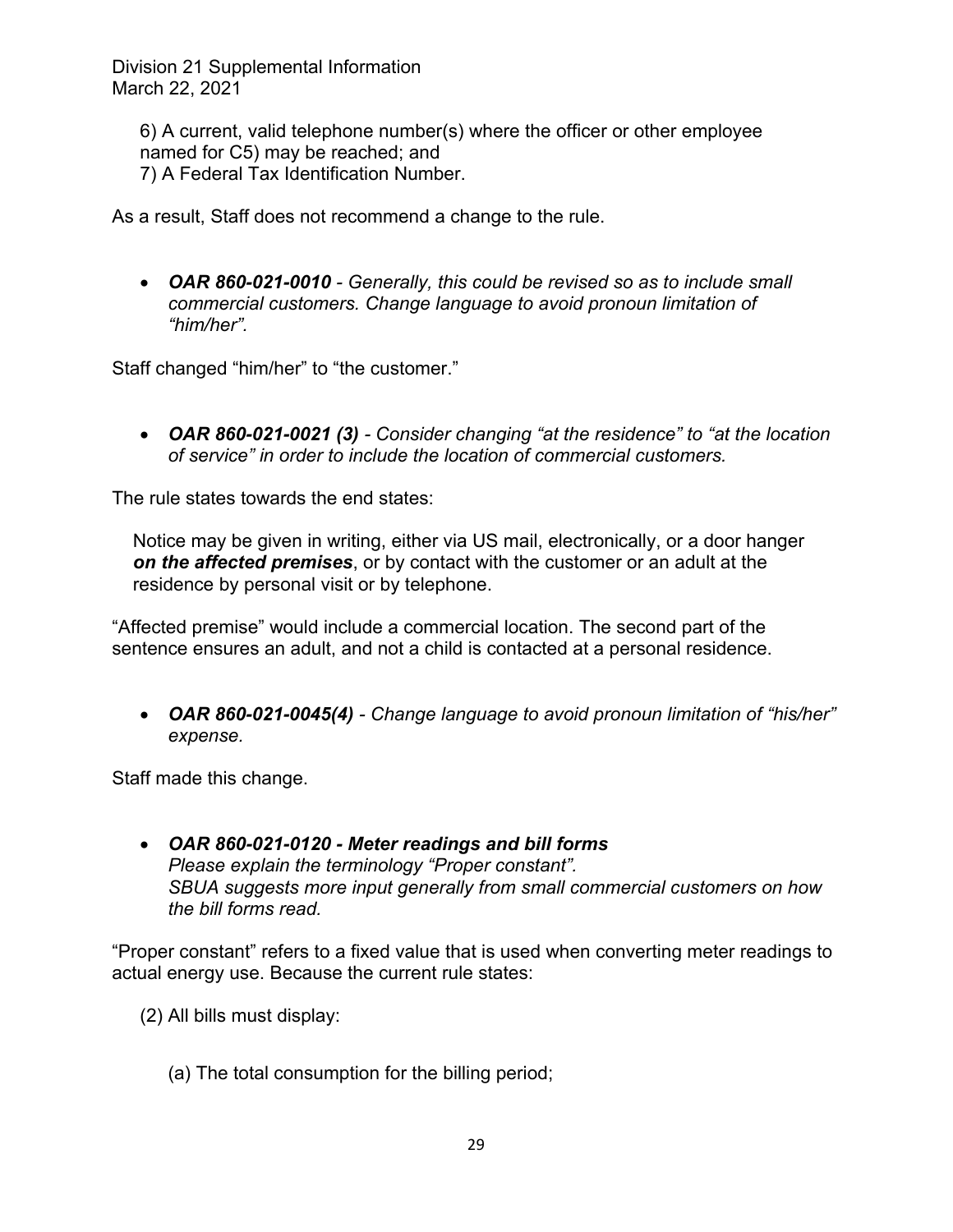> (b) The beginning and ending meter readings for the billing period, where available;

(c) The beginning and ending dates of the billing period;

(d) The number of units of service supplied;

(e) The schedule number under which the bill was computed; and

(f) Any other information needed to compute the bill. Each bill will specify the delinquent date of the bill. When there is good reason for so doing, the energy utility may submit estimated bills. The energy utility will clearly note on the bill when total consumption is estimated for more than twenty-four hours in one billing period.

Staff is unsure what other input is needed for bill accuracy.

 *OAR 860-021-0126(2) Late payment charge Include small commercial in this rule. Consider the continued use of late fees per Kermode, supra footnote 2, and include a provision that late payments will not be included as lost revenue. Id.* 

The rule contains an added provision for residential customers. As Mr. Kermode points out, *"it is best to recognize that small businesses are a unique class of their own."*

Mr. Kermode's suggestions on late fees relate more to ratemaking, than rulemaking.

 *OAR 860-021-0180 - Verification of eligibility for Low-Income Residential Customer or Applicant* 

*Consider this provision that would enable certain small commercial customers to receive treatment similar to residential customers eligible for low income treatment.* 

*"(5) A small commercial applicant whose owner is eligible for low income residential customer treatment shall receive treatment as Low Income Small Commercial Customer."* 

This is not the intent of the rule. The owner of a small commercial business that qualifies as a low-income customer will be eligible for low-income treatment in their place of residence if they meet the criteria the definition.

 *OAR 860-0210-0205(5) - Consider eliminating deposits; alternatively apply similar treatment to eligible small commercial.*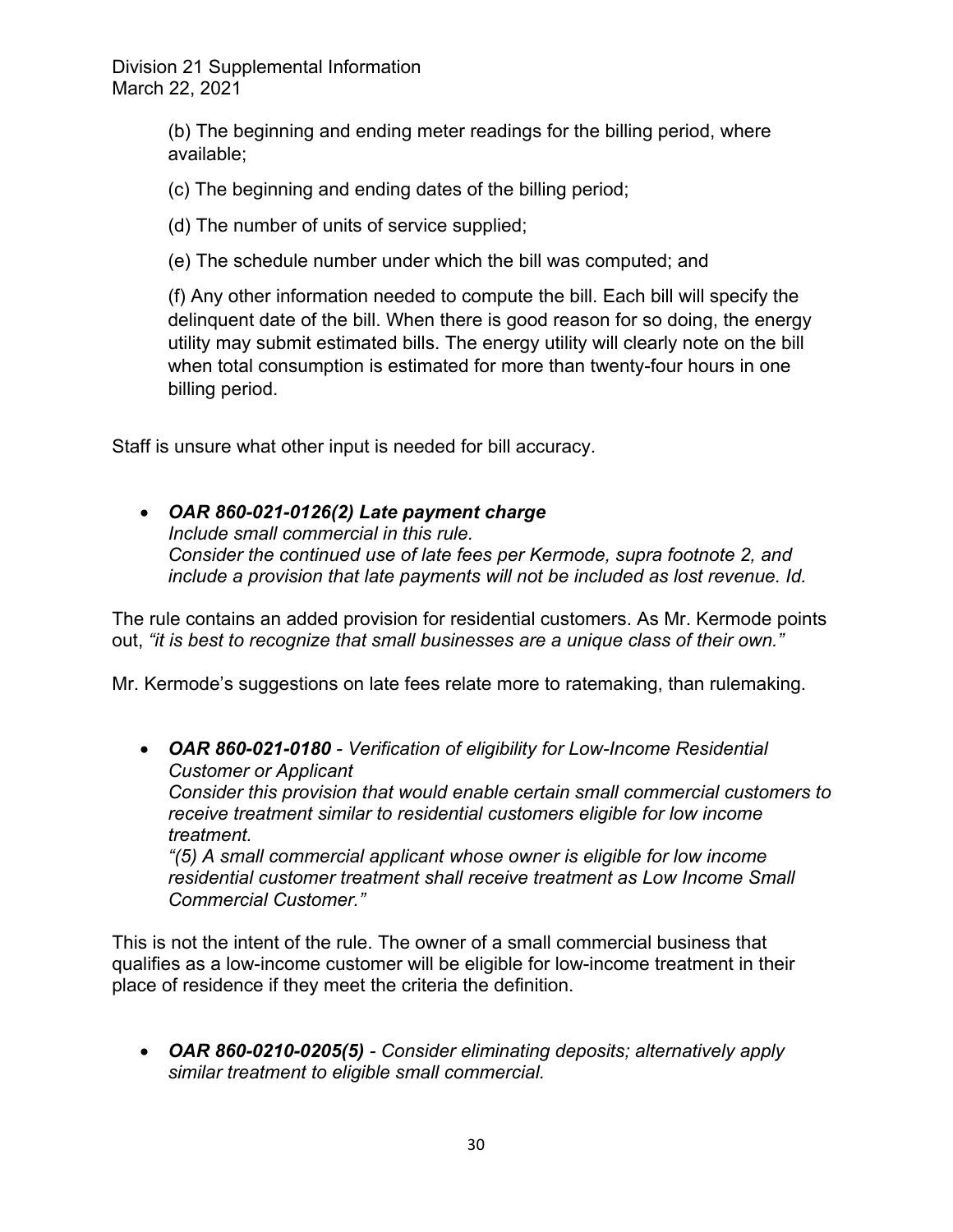In addition to deposit requirements stated above, all utilities have rules in place for establishing credit and paying a deposit. As an example, PGE: Microsoft Word ‐ Rule E ‐20‐ 44 Eff Jan 1.2021 (ctfassets.net)

As a result, there is no need to eliminate small commercial deposit requirements.

 *OAR 860-021-0210 - Add to Staff's (4): "An energy utility will apply interest to deposits submitted by an eligible low-income residential or small commercial customers or applicant for the time period that the deposit is being held by the utility."* 

The rule is labeled, 860-021-0210, Interest on Deposits for Residential and *Nonresidential* Utility Service, As such, there is no need for additional clarification.

 *OAR 860-021-0330 - Reconnection fee for Utility Service See Kermode regarding accounting of reconnection fees.* 

This is a ratemaking and not rulemaking issue.

 *OAR 860-021-0408 - Disconnection Reporting Rule Rule should be generally applicable, apply to all customers or at least also to small commercial customers. Add: (3)(A) should read "Number of active residential and small commercial accounts".*

Staff added this suggestion to the rules.

**OAR 860-021-0414** - Equal-Payment Plans

In its comments, SBUA stated:

*SBUA recommends that Equal-Payment Plans for Energy services be expanded to include small commercial. The use of EPP for small commercial would be exceptionally helpful to small business allowing them to budget for utility service rather than continually estimating changes in seasonal energy use. It would be a win for both the small business and the utility. Far from being a radical idea, many of Canada's largest energy companies currently provide Equal-Payment Plans to small commercial customers (e.g., FortisBC, Hydro Ottawa, Enbridge).*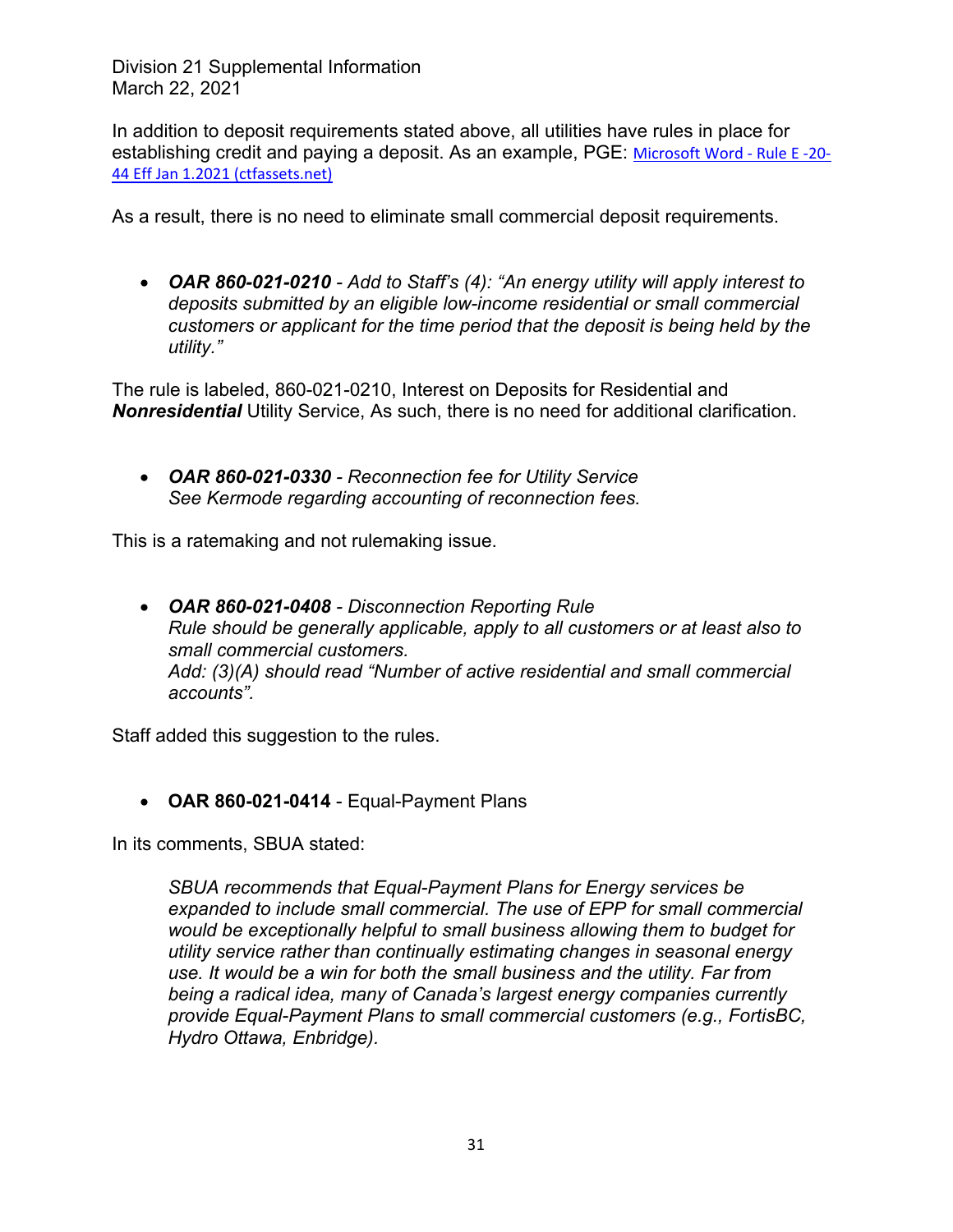Without sufficient knowledge on the history of the rule, Staff is not opposed to this change, and it should be a subject of the April 6, 2022, Rule Workshop. In the interim, Staff is trying to gather data on this subject from other states.

Alaska - Statutes and regulations do not provide equal payments for non-residential-Alaska regulations (3 AAC 52.440) only provide for levelized billing for residential for electric customers. http://www.akleg.gov/basis/aac.asp#3.52.440

Two utilities (Chugach and Enstor) do offer equal payments to small general service customers.

Arkansas (CenterPoint Energy) – Pursuant to the provisions of Section 3A.3, residential customers and small commercial customers having less than 500 MMBtu annual usage may have the option of participating in the "Levelized Payment Plan" (LPP) for billing purposes as opposed to the normal billing procedure.

Delaware - Delaware natural gas and electric utilities offer "budget billing" which allows bills to be broken into equal payments for small commercial customers. Below are the usage requirements and links to the tariffs.

#### *Chesapeake Utilities Gas*

Any Customer using gas for commercial and/or industrial purposes with an annual consumption of less than four thousand (4,000) Ccf. ‐ https://chpkgas.com/wp-content/uploads/2022/03/DE-Tariff-Update-3.18.22.pdf Leaf No. 25

#### *Delmarva Power Gas*

Non-Residential, Firm Sales Customers whose maximum monthly use is less than 2,000 MCF. ‐

https://www.delmarva.com/SiteCollectionDocuments/GAS%20Master%20Tariff%20eff%2001‐ 01‐22%20filed%2012‐22‐21%20DSIC.pdf Leaf 10a

#### *Delmarva Power Electric*

Non-Residential Customer whose monthly maximum measured demand is less than 300 kW -

https://www.delmarva.com/SiteCollectionDocuments/Master%20tariff%20eff%2001‐01‐ 2022%20filed%2003‐10‐2022%20EE%20Approved%20as%20Final.pdf Leaf No. 15

Florida - While Florida does not have any programs specifically referred to as "Equal Payment Plans," certain IOUs do offer an annualized "Budget Billing" option. Florida Power & Light Company, Duke Energy Florida, and Tampa Electric Company each offer a version of this program to non-residential (GS-1/GSD-1) customers via their budget billing tariffs.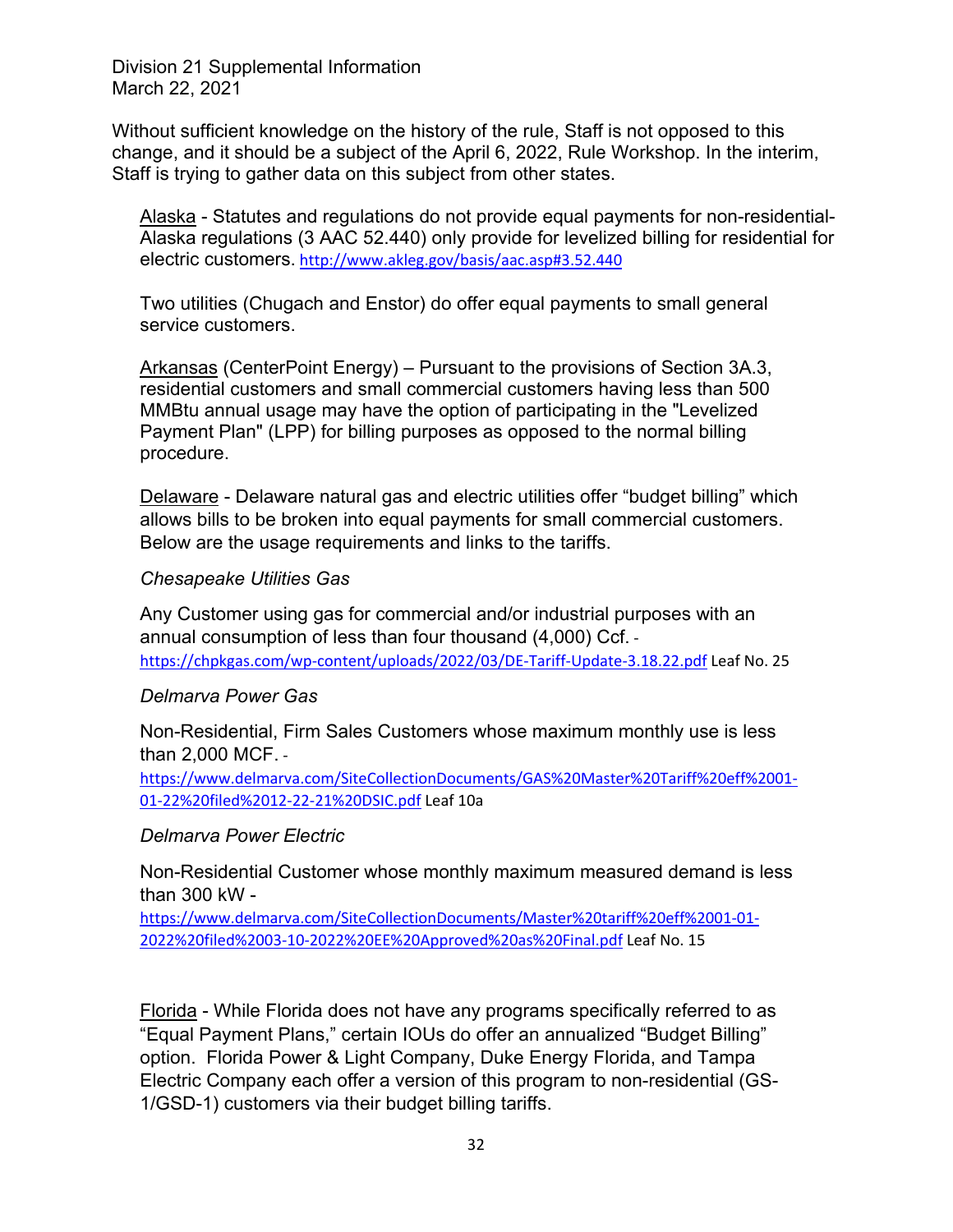Kentucky - Kentucky regulations require budget payment plans be offered to residential customers. In addition, the regulations allow such plans to be offered to other classes of customers. The applicable regulation is 807 KAR 5:006, Section 14(2)(a) Title 807 Chapter 5 Regulation 006 • Kentucky Administrative Regulations • Legislative Research Commission

Section 14(2) requires utilities to negotiate and accept reasonable partial payment plans at the request of residential customers who have received a termination notice for failure to pay a bill. There is no requirement to provide or prohibition against providing partial payment plans to small commercial customers who have received a termination notice for failure to pay a bill.

There are several utilities that do offer their budget payment plans to small commercial customers. Most have a provision that they can revoke the plan if the customer fails to pay their bills.

Maine - The rules do not address this except for instances where there is a pastdue amount. In that situation, a non-residential customer can have a levelized payment plan pursuant to Chapter 815 of the Maine Commission's rules. https://www.maine.gov/mpuc/legislative/laws-rules Staff interprets this as a TPA

Maine's largest electric utility was silent on this issue when asked by Maine Staff.

Michigan – Allows for Equal Payment Plans for Small Commercial defined as; (i) "*Small nonresidential customer" means a nonresidential customer with usage of less than 300 Mcf of natural gas per year or less than 30,000 kWh of electric usage per year, including schools and centrally metered apartment buildings.* 

 *"A utility shall establish a policy to allow a residential or small nonresidential customer the opportunity to enter into a minimum of 2 documented payment plans for an amount owed to the utility that is not in dispute, if a customer claims an inability to pay in full."* 

Missouri - Does not allow equal payments (budget billing) for Missouri commercial customers. Residential customers are the only class allowed to budget bill.